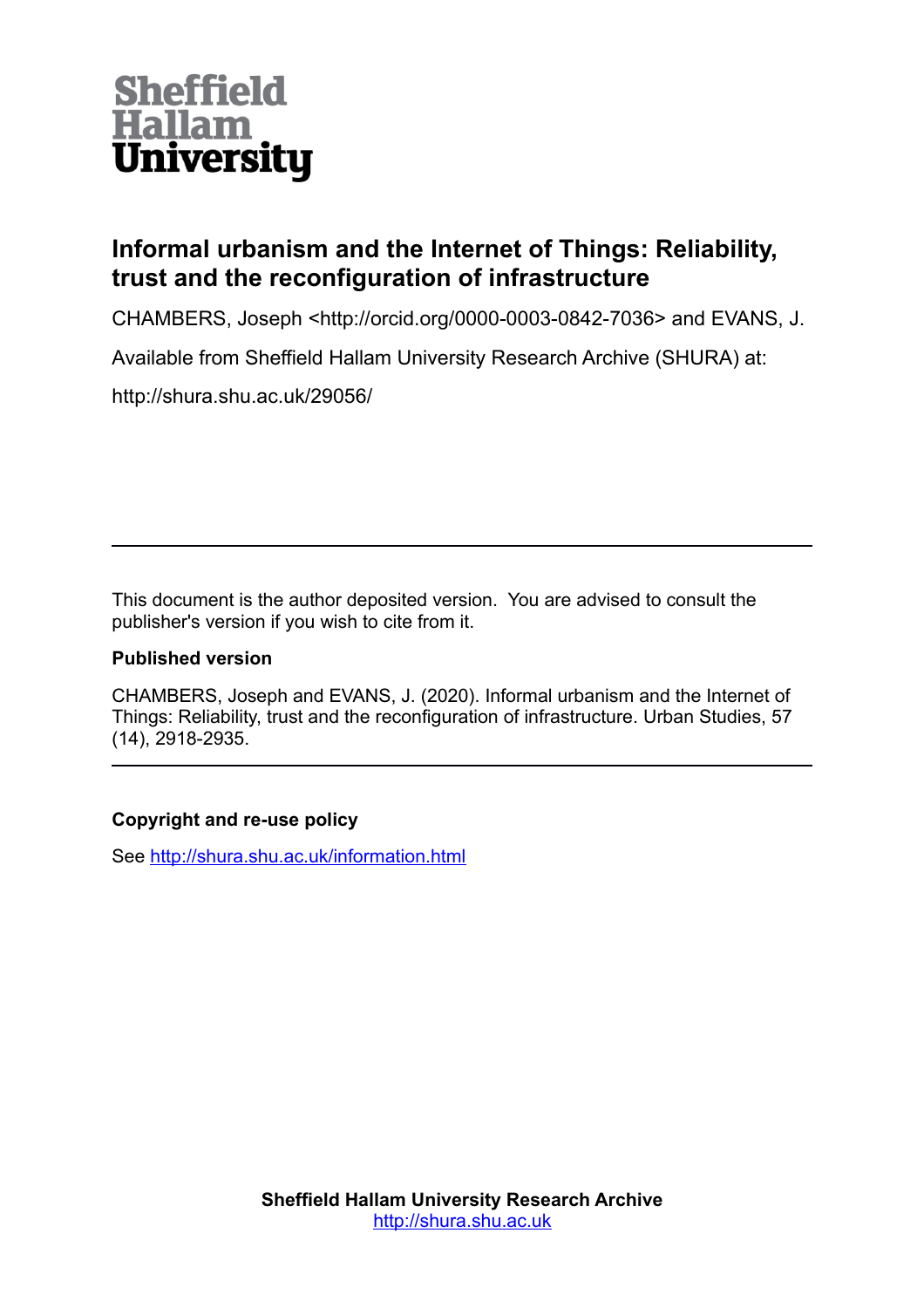Article

#### **Urban** Studies

Urban Studies 2020, Vol. 57(14) 2918–2935 - Urban Studies Journal Limited 2020 Article reuse guidelines: [sagepub.com/journals-permissions](https://uk.sagepub.com/en-gb/journals-permissions) [DOI: 10.1177/0042098019890798](https://doi.org/10.1177/0042098019890798) <journals.sagepub.com/home/usj>



# of Things: Reliability, trust and the reconfiguration of infrastructure

Informal urbanism and the Internet

## Joseph Chambers

The University of Manchester School of Environment Education and Development, UK

#### James Evans

University of Manchester, UK

#### Abstract

Of the build out of humanity predicted up to the end of the century, a substantial portion will occur within informal urban settlements – areas characterised by poor access to infrastructure and services. There is a pressing need to better understand how and with what implications the growing proliferation of Internet of Things (IoT) technologies, as a component of smart urbanism, are being applied to address the challenges of these areas. The following paper addresses this research gap, showing how IoT technology is reconfiguring trust within water and energy infrastructures in Nairobi. We apply work on informal urban infrastructures and smart urbanism to three case studies, producing novel insights into how IoT technologies reconfigure connections between users, providers and infrastructures. This reconfiguration of trust smooths chronic infrastructural uncertainties and generates reliability within informal settlements and, in doing so, leads to increased personal economies. We conclude by considering how these examples provide insights into the implications of IoT for everyday urbanisms in informal settlements and how these insights relate to global smart city debates more widely.

#### Keywords

informality, smart urbanism, Internet of Things, infrastructure, Africa

Corresponding author:

Joseph Chambers, Geography, The University of Manchester School of Environment Education and Development, Floor 1. Quad D. Arthur Lewis Building, Oxford Road, Manchester M13 9PL, UK. Email: joseph.chambers-2@manchester.ac.uk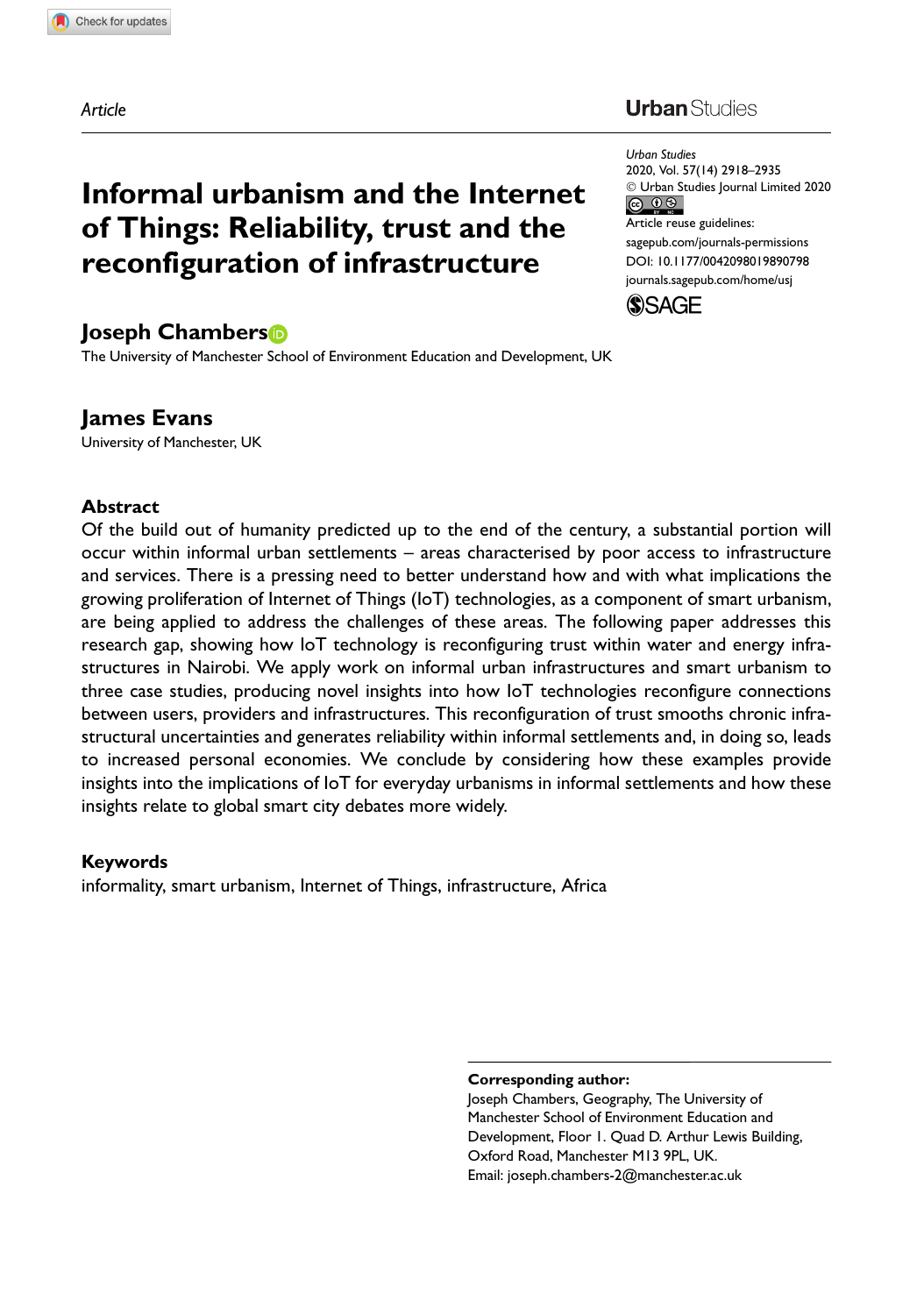#### 摘要

世纪末预测的人类建筑中的很大一部分将位于非正规城市住区, 这些区域的特点是基础设 施和服务的匮乏。我们迫切需要更好地理解的是,作为智慧城市化的一个组成部分,物联 网技术的增长和普及如何被用于应对这些区域面临的挑战,以及由此产生了哪些影响。本 文展示了物联网技术如何在内罗毕的水和能源基础设施供应中重新配置信任,从而解决了 这一研究空白。我们将关于非正规城市基础设施和智慧城市化的研究应用于三个案例,对 物联网技术如何重新配置用户、提供商和基础设施之间的关系提出了新的见解。信任的这 种重新配置缓解了长期的基础设施不确定性,并在非正规住区中产生了可靠性,从而增加 了个人经济效用。最后,我们探讨这些例子在物联网对非正规住区的日常城市生活的影响 方面带来的启示,以及这些启示与更广泛的全球智慧城市辩论之间的联系。

#### 关键词

非正规性、智慧城市化、物联网、基础设施、非洲

Received May 2018; accepted October 2019

#### IoT and informal urbanism: Gaps and potentialities

The infrastructures that permeate and service urban areas are increasingly controlled by advanced digital devices. Sensors, actuators and thermostats, connected via internet infrastructure, form networks of devices that are able to seamlessly and ubiquitously transmit data between them. This notion of a connective network in which physical objects are brought together 'online' through the internet has been summarised in the term the 'Internet of Things' (IoT). IoT envisions a new paradigm of digital communication whereby everyday objects are equipped to communicate with one another and with users (Zanella et al., 2014). Examples of IoT technologies include health monitoring systems, domestic thermal controls and energy meters. Discourses of IoT, and smart cities more generally, conjure a hyper-modern world where millions of connected devices are able to communicate with each other to create efficiencies, enhance sustainability and improve human life (CISCO, 2015). In light of these supposed benefits, governments and municipalities around the world have been eager to engage with this

paradigm, inserting IoT within both national and urban strategies (Li et al., 2015).

Despite a global deployment of IoT technologies, the predominant focus of research and policy discourse has been towards application of these technologies within the more developed urban areas of the Global North (Erfanmanesh and Abrizah, 2018). As Wamba et al. (2017: 7) state, 'very few studies (around IoT) were conducted on cities in underdeveloped countries, which face huge challenges including waste management, electricity and water supply ... and these issues should be included into future research'. Miazi et al. (2016) identify aspects particular to developing countries that this 'novel paradigm' of IoT can benefit, including precision agriculture, road safety and environmental modelling, as well as a range of technical, device and financial challenges this paradigm may face. Graham and Haarstad (2014) identify that IoT has potential within low-income and informal settlements where infrastructural access minimal but, as Roy et al. (2016) note, social acceptance of IoT may also be low in these areas. This paper builds on these examinations and addresses the overarching gap, exploring IoT's implications for the informal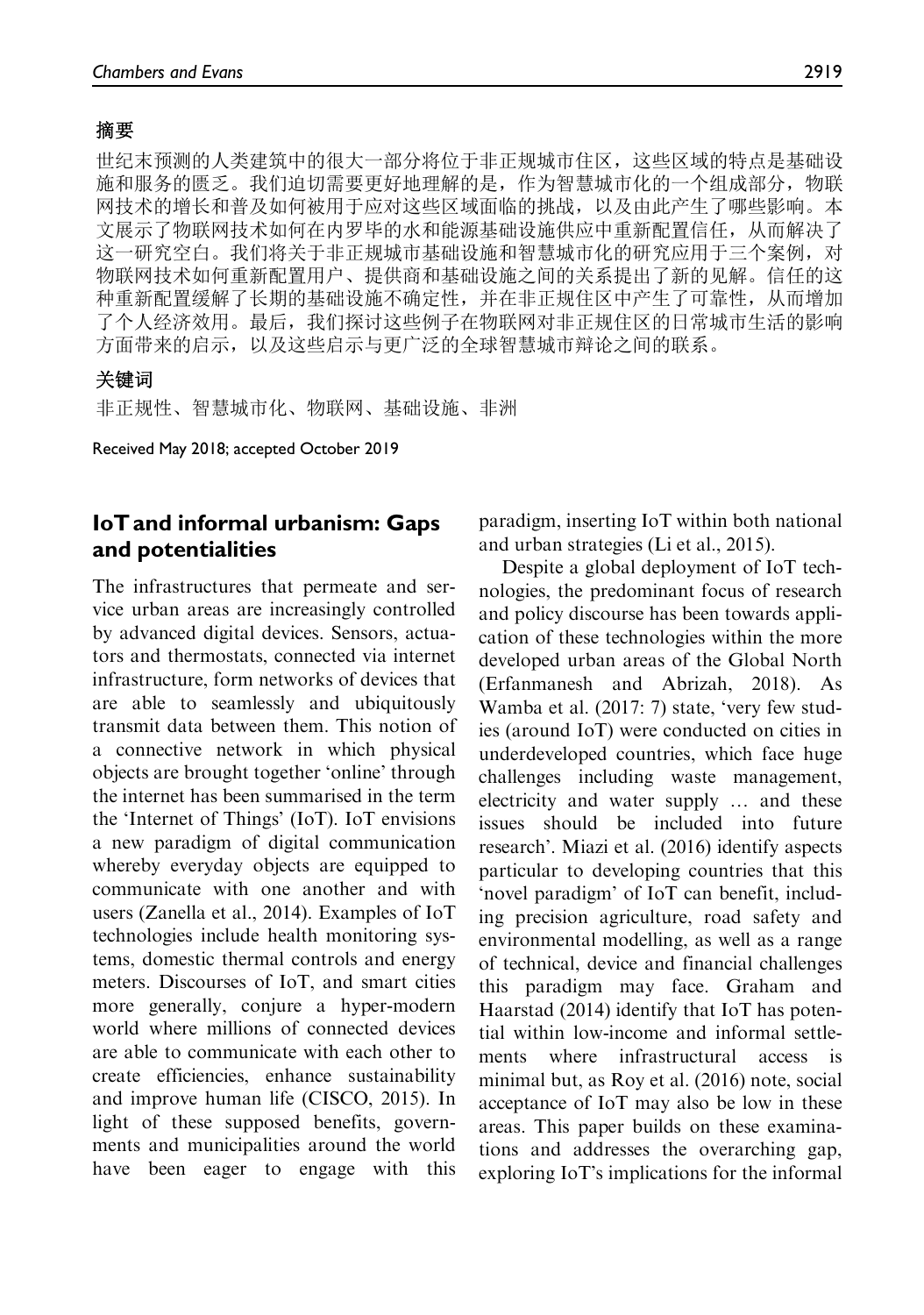urban areas and infrastructures in which it is deployed.

In Africa, Coetzee and Eksteen (2011) suggest IoT may be most beneficial to food security, natural disaster management and water monitoring. Other work by Atayero et al. (2016) has examined the readiness of African countries to adopt IoT technologies, noting the political and economic hurdles that can inhibit adoption. In addition, Stewart (2019) suggests adoption is hugely dependent on the power and infrastructural capacities available to allow communication between devices. Both Saint and Garba (2016) and Onyeji-Nwogu et al. (2017) have also identified how the demand for IoT technologies in African cities will significantly differ between regions, commenting that in these cities automation devices may not be of much use, whereas smart metering technologies could make a significant impact. In addition, there has been an abundant level of research around the political-economies of smart metering in the Global South and particularly within Africa (Pegels, 2010).

Despite a low percentage of machine-tomachine connections within Africa (1% of global connections) (Ndubuaku and Okereafor, 2015) current IoT interventions have shown potential, including Airtel Congo's fleet-tracking devices, Sweetsense smart water meters in Rwanda, MTN in Rwanda providing PoS terminals and Sequoia Technology using M2M GPRS printers to speed HIV diagnosis. Bekele (2017) notes that whilst many African countries were too late to shape previous digital revolutions, the nascent stage of IoT at present means that Africa could play a significant role in shaping its development.

The rapid deployment of IoT technologies has meant that research into their implications for cities has lagged behind, especially in relation to informal urban settlements – areas home to 1 billion people (World Health Organisation, 2010). Despite a handful of critical studies examining IoT deployments within informal settlements, including Luqman and Van Belle (2017) on IoT fire-detection technology within Cape Town and Devraj's (2018) work on solarpowered Water 'ATM' dispensers in India, these efforts are few and far between. Despite the aforementioned IoT examples operating in Africa and within informal settlements, reliable figures concerning the exact number of IoT initiatives and critical examinations of IoT deployment within informal urban settings are rare. This is a major research gap.

Globally, the number of urban dwellers will have increased from less than 1 billion in 1950 to 9 billion people in 2100, with cities of the Global South being major areas of population growth. In Africa, over 60% of the urban population lives in informal settlements (UN Habitat, 2015), and five of the world's seven largest cities in 2100 are predicted to be in Africa (Hoornweg and Pope, 2017). The global challenge of developing the world's poorer population while limiting carbon emissions will be won or lost in cities characterised by informal urban development (UN Habitat, 2015) and it is here that IoT can play a crucial role. Growing penetration of IoT technologies into the lives of urban residents has created a pressing need to better understand how these technologies operate across all urban profiles, including informal settlements and their associated infrastructure.

This paper addresses this research gap, showing how IoT technology is deployed in informal urban settings in Nairobi, Kenya, to enhance the reliability of water and energy infrastructures. The following section argues that IoT's ability to reconfigure trust within the highly fragmented infrastructures of informal settlements is of significant value to local communities and notably differs from the deployment of these devices within more formal infrastructures. The paper then describes how these arguments are developed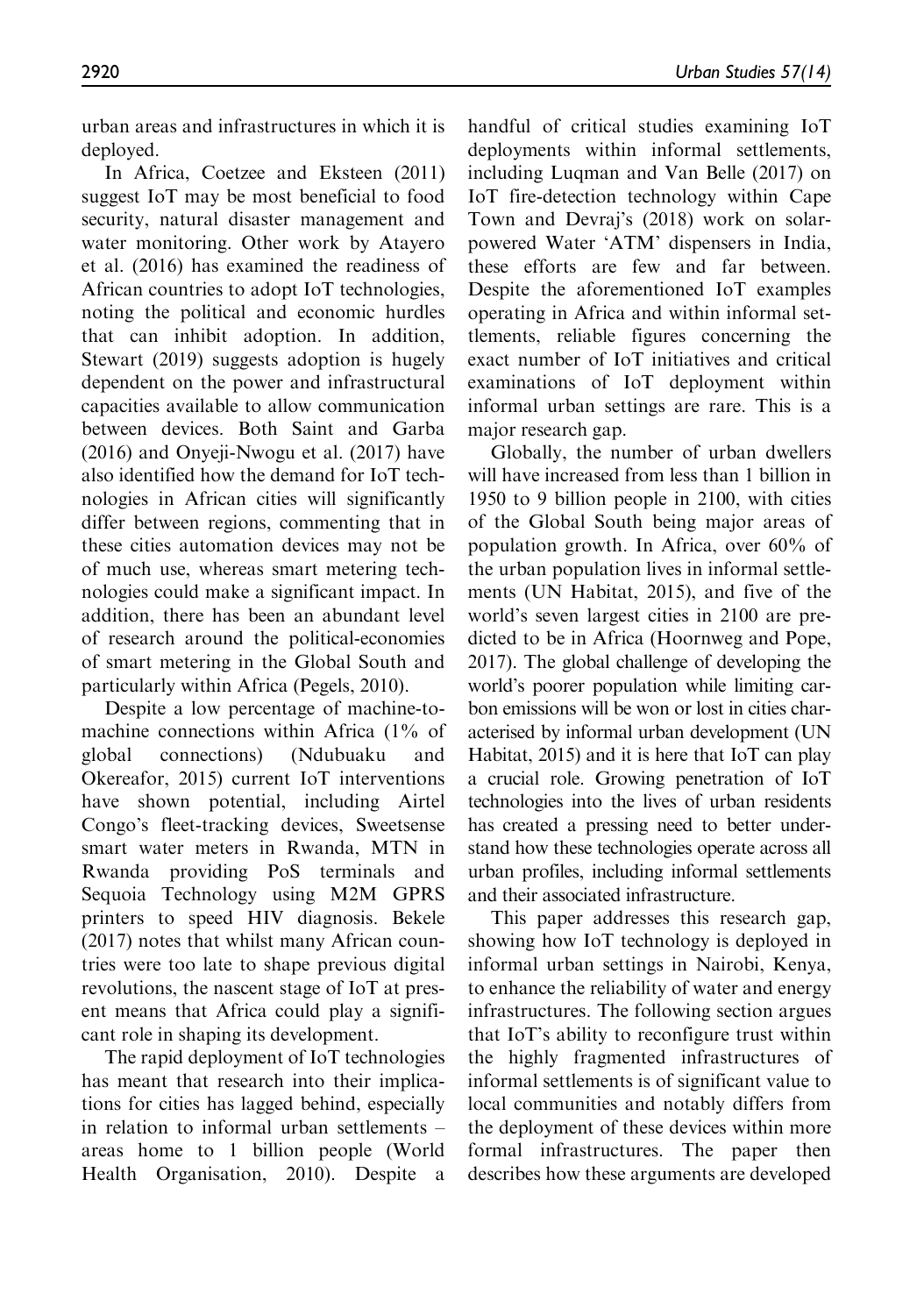through three case studies of IoT-enabled infrastructures within informal settlements in Nairobi, outlining the research approach, methods and data collection. The paper draws on key work around smart urbanism in the Global South to justify and frame our use of grounded accounts of IoT in practice (Datta, 2018; Guma, 2019; Guma et al., 2019). The substantive results are organised into two sections. The first presents the paper's central finding that IoT reconfigures trust within the infrastructures of informal settlements, while the second outlines the key implications of this for people's lives, namely that of managing infrastructural uncertainty. The conclusion reflects upon the transferability of the results and considers these insights in relation to theoretical framings of infrastructures of informal areas and within global understandings of the Smart City and IoT.

## IoT, informal infrastructures and everyday urbanism

Within cities of the Global North, IoT technologies promise a 'plug-in' approach, whereby devices are seamlessly integrated within pre-existing and operating infrastructures, such as the smart metering of electricity in UK homes (Darby, 2010). For many cities in the Global North, IoT is a key component in urban visions for creating smarter cities and within smart urbanism (Zanella et al., 2014). A classic criticism of smart city initiatives in the Global North, however, concerns the lack of grassroots engagement with these technologies, thereby resulting in the majority of the benefits accruing to those with greater power and, consequently, the greatest influence on how devices are deployed (Kitchin, 2014). Echoing the concerns of smart city critics more broadly, Graham and Haarstad (2014; referencing Lianos and Douglas, 2000) suggest that so far the IoT has been

predominantly 'driven by the needs of large corporations that stand to benefit greatly from the foresight and predictability afforded' (Graham and Haarstad, 2014: 6).

Furthermore, Hollands (2008) notes, a 'key element of the smart city is the utilization of networked infrastructures undergirded by ICT's'. This focus on network infrastructures is at the heart of smart city visions for developed cities and is increasingly part of broader visions of modernity for cities in the South (Graham and Marvin, 2002).

The smartening of cities in the Global South, whether through greenfield projects such as Konza Tech City in Kenya and Eko Atlantic in Nigeria, or through smart urbanism in existing cities such as Nairobi (Guma, 2019), is enabling these urban areas to become nodes within worldwide circulations of data, information and capital (Easterling, 2014). Work by Odendaal (2015) on South Africa, Watson (2015) on Africa and India, and Backhouse on East Africa (2015) has examined how smart city visions are taking shape within these areas. Further work on India by Datta (2018, 2019) has looked at the 100 Smart Cities project and explores how this focus reframes discussions around citizenship. In Malaysia, Bunnell (2015) identifies that, by enabling smart city projects, the Malaysian government and investors may create unexpected and potentially unwanted opportunities for reconfiguring citizenship. Despite these various efforts towards understanding the smart city and smart urbanism in the Global South, however, conditions of informality have yet to be examined in depth. Most notably, there has been little consideration of how key components of the smart city, such as IoT, are embedded within infrastructures of informal urban settlements.

Many of the aforementioned smart city plans in Africa reinforce the desirability of connected, homogenous infrastructures in order for cities to compete in the global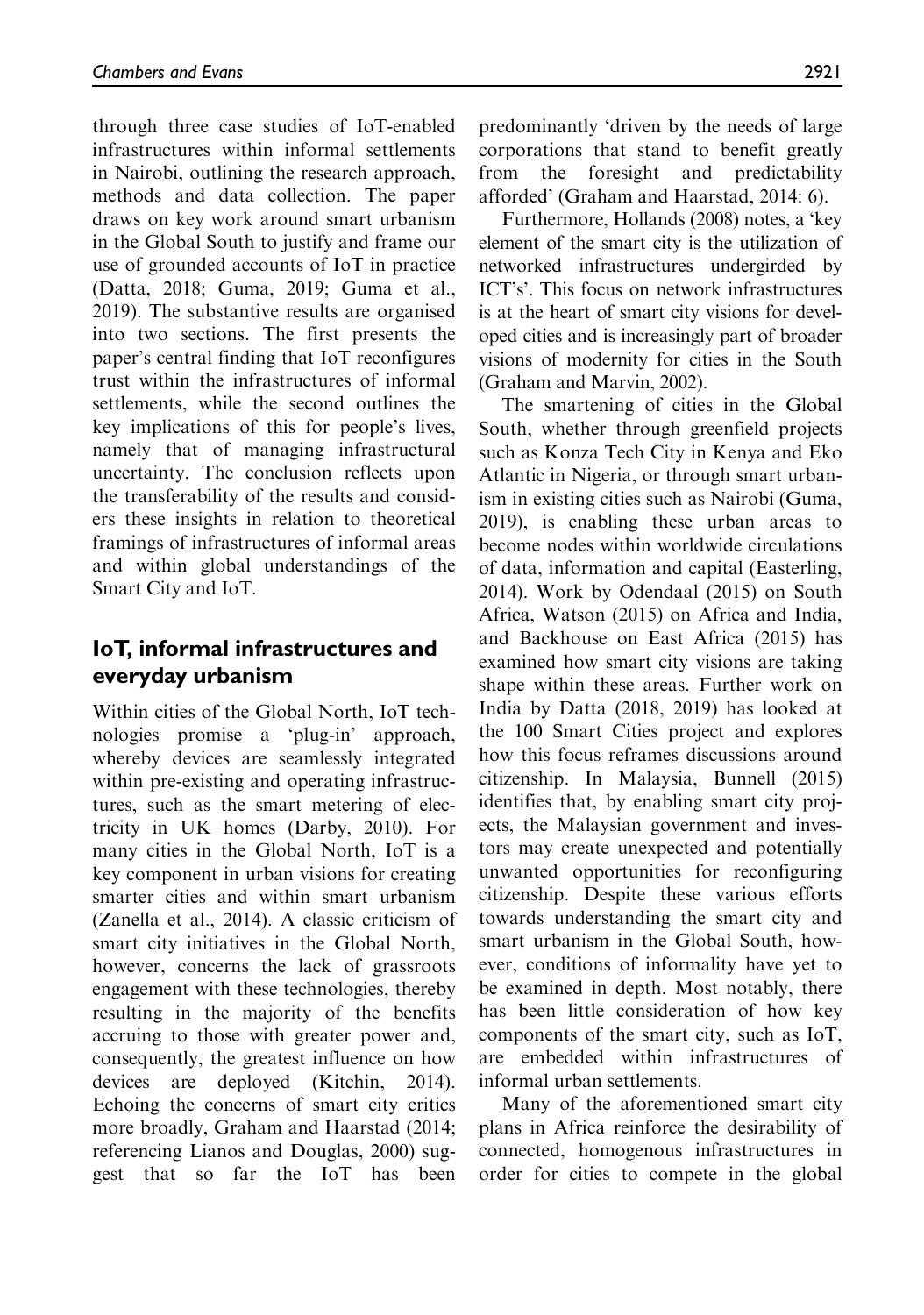economy (Harvey, 1989). This ICT-enabled 'modern infrastructural ideal' (Graham and Marvin, 2002), however, has little resonance with the infrastructural conditions of informal urban areas of the Global South. For these areas, infrastructural configurations can be splintered, fragmented, underfunded and suffer from legacies of inadequate colonial decision-making and planning (Silver, 2015). Significant populations of these areas rely on self-provisioned infrastructures that are separate from those provided by either state or corporate actors. These infrastructures often comprise various arrangements of multiple formal and informal services (Lawhon et al., 2018). The lack of engagement of dominant smart city visions with the infrastructural conditions associated with urban informal settlements replicates an unhelpful bias against informality. In understanding the everyday conditions of informal settlements, recent efforts have placed front and centre the human component and everyday lives that both shape and are shaped by the city (Myers, 2011). Examining everyday processes of informal urban areas and their associated infrastructure allows greater understanding around how informality shapes lives (Lawhon et al., 2014). This focus on everyday urbanism informs the use of case studies to capture the deployment and implications of IoT in practice and is outlined in the next section.

## IoT in Nairobi

This paper has two aims: (1) to investigate how IoT technologies are being inserted within the infrastructures of informal urban settlements; and (2) to understand the implications of these applications for people's lived existence. This section briefly describes and justifies how these aims were translated into research design.

With the introduction of fibre optic cabling, supportive government policy, the emergence of M-Pesa as a mobile payment service and attractive financial markets, Kenya has become a leading site for ICT development in recent years (Graham and Mann, 2013). In addition, innovation hubs such as iHub have become key sites fostering local and international start-ups and businesses in the country (Friederici, 2016). This amalgamation of factors has resulted in Nairobi becoming an attractive site for capital investment in relation to the smart city, whether related to Konza Tech City being built 64 km south of Nairobi or within the smartening of Nairobi itself (Mwaniki, 2017). Recent work by Guma (2019) and Guma et al. (2019) has further explored how ICT-led urbanism in the city is reflective of market-led efforts to connect the urban poor to financial circulations and, in the case of a low-income neighbourhood, Soweto-Kayole, how ICT deployments are often reconfigured by local communities to better align with their needs. Despite these efforts, the pace and frequency of ICT and smart-technology-led deployments in Nairobi mean that further examination is urgently needed to match this reality.

For Nairobi, colonial legacies have resulted in fragmented and splintered infrastructures which see wealthy areas such as Karen serviced by efficient and reliable services whilst low-income and informal areas such as Mathare and Kibera are left with little or no infrastructural provision (Myers, 2011). As Guma (2019) identifies, key service providers such as the Nairobi Water and Sewerage Company (NWSC) and the Kenya Power and Lighting Company (KPLC) equally represent both the colonial legacies of bureaucracy and administration, which results in slow and inefficient services, and the current drive towards neoliberal urban governance, whereby infrastructure providers are starved of the required financial investment. In addition to this, NWSC and KPLC are active in, and contend with, local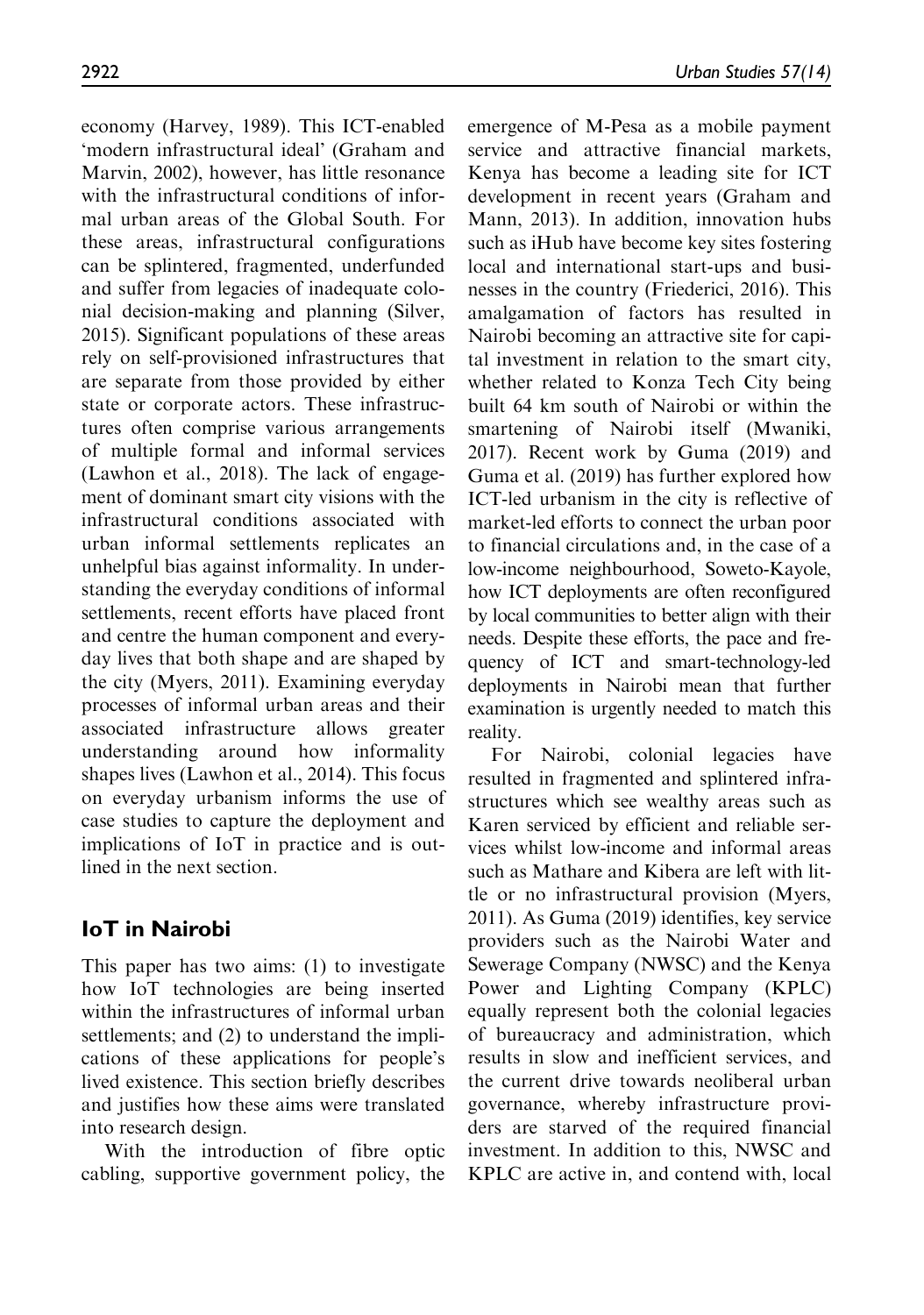and national socio-political tensions such as with water rationing (Moraa et al., 2012) and conflicts around illegal electricity connections within informal settlements (De Bercegol and Monstadt, 2018). These various challenges and pressures see Nairobi's formal water and electricity networks suffering from a myriad of issues, resulting in inefficiencies, blackouts and rationing, whilst simultaneously trying to serve a growing urban population. Informal water and energy networks in Nairobi remain highly fragmented, involving a range of actors and often being costly for the end user, both financially as well as regards to their health. Water networks are often unreliable, suffering from a range of supply issues such as low water pressure, water contamination, frequent leaks and bursts, with cartels often controlling key points in these networks (von Heland et al., 2015). For Nairobi's informal energy networks, kerosene and charcoal are the predominant fuel choices, both of which come with a range of financial, health and environmental issues (Njenga et al., 2009).

The integration of ICT into Kenya's infrastructural networks, beginning in 1995 for KPLC and 2002 for NWSC (Guma, 2019), sought to utilise the country's growing telecoms industry to increase efficiencies and service delivery within cities such as Nairobi. For those not connected to infrastructural networks, however, such as those within informal settlements, ICTs became a tool by which these major infrastructure providers endeavoured to engage with low-income residents (Mwaniki, 2017) and to attempt to drive out illegal and ad hoc services (Guma, 2019). Inherently tied to government and political direction, the investment for these major infrastructure-provider ICT projects aligns with national visions, such as Nairobi's Integrated Urban Development Master Plan and Kenya's 2030 vision (Guma, 2019).

Within Nairobi's informal settlements, various combinations of actors are involved in the reconfiguring of infrastructures through ICT and IoT innovations, including NGOs, politicians and foreign contractors. As Martin (2016) notes, however, many of these projects are incomplete or unsuccessful. Despite this there are numerous cases of ICT and IoT deployment within Nairobi which warrant examination, many of which are more than a single fleeting project and involve a range of actors.

In order to address the research aims, we employed a case study approach to enable in-depth research of IoT technologies and their impacts. The examination involved a full set of stakeholders including users, providers, operators, government and technology suppliers to understand how IoT was designed and deployed within various local contexts. Multiple case studies were selected over a single study period to provide a crosssectional snapshot of IoT interventions within infrastructures of informal settlements as opposed to a longitudinal examination of one technology deployment (Stake, 1995). The case studies were selected by conducting a survey of wider IoT infrastructural interventions within informal settlements of Nairobi, conducted through web searches and meetings with developers, start-ups and other stakeholders. Final case study selection took into account the ability and willingness of companies to work with the researcher to allow access to sites, users and data.

Three IoT technologies form the focus of the research. The first is an LPG smart metering device created by PayGo Energy, which enables users in informal areas to access LPG via pay-as-you-go technology and a smart meter. Through this device, users can move away from dangerous and inefficient fuels such as charcoal and kerosene and infrastructure providers have greater control around their supply network. This private company works closely with local LPG networks and, although separate from state projects, has gained government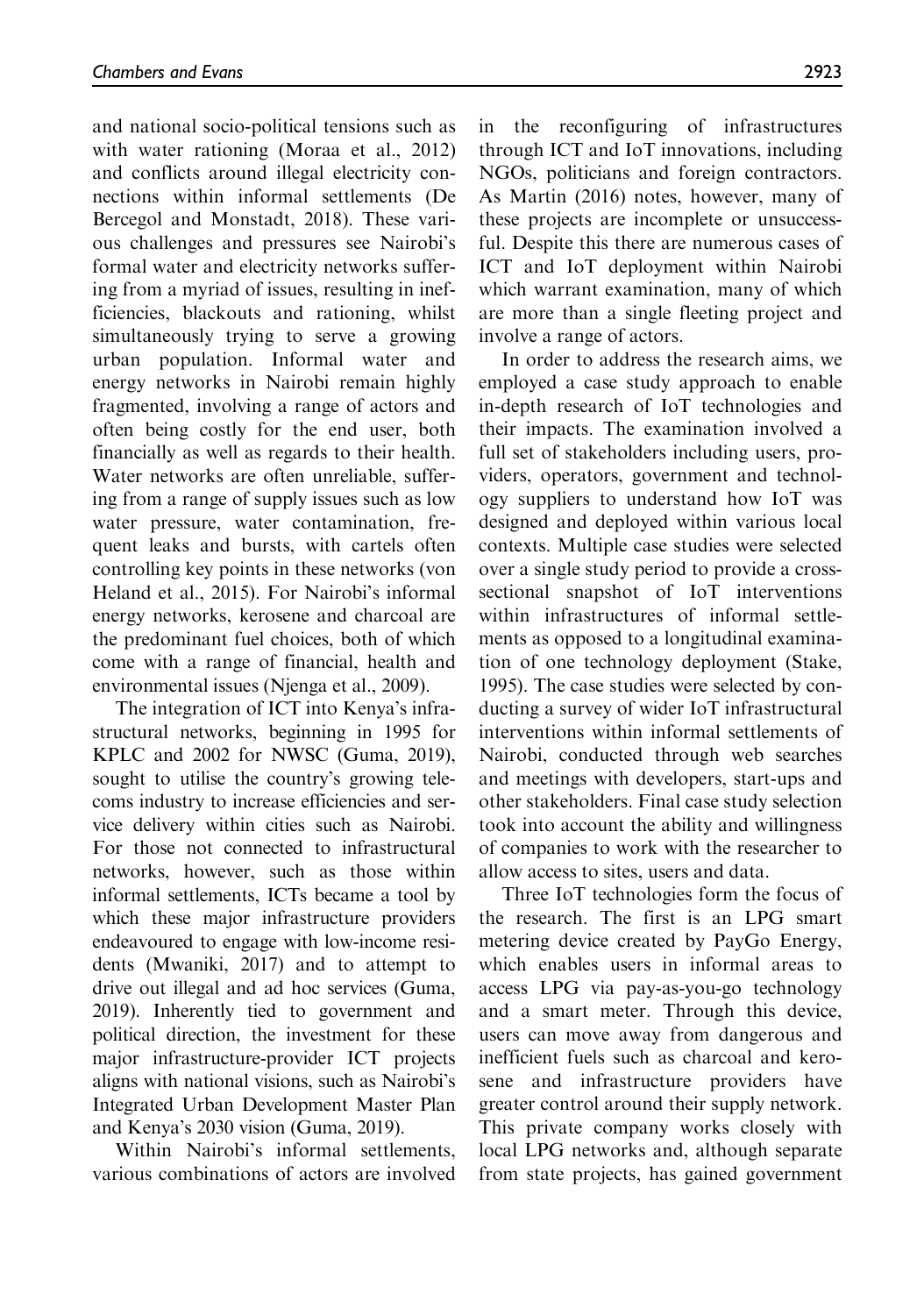attention as a solution for LPG issues in informal settlements. Whilst operating in various informal settlements across Nairobi, the stakeholder engagement and site visits for this research primarily took place within Mukru Kwa Njenga.

The second IoT device, a sensor and monitoring device created by MobiTech Solutions, allows users, businesses and utilities to remotely monitor and manage water tanks. The device has been deployed in various informal settlements in Nairobi but during the research there was a predominant focus on working with community water points in Kibera. The devices were installed on tanks made from thick plastic and placed above buildings, replacing manual calculations that were difficult and prone to human error. This private company, started by a Kenyan engineer, attempted to solve the chronic water issues faced by informal settlements and water point operators around water supply, tracking and management.

The third IoT device, a water ATM, is a smart metering technology developed by Dutch engineering firm Grundfos that enables water providers to track water consumption and collect revenue. With issues relating to a lack of accountability, return on investment and corruption, many water points often operate with low returns. Through the water ATM, however, users are given a smart card that allows them to top up and know they are accessing a safe and reliable water source, with the correct revenues being digitally accounted for. The ATM is usually operated by one or two operatives and has been rolled out across various informal settlements in Nairobi, including Mathare and Athi River. The roll-out of the water ATM has been supported by NWSC within Nairobi, who have looked to incorporate it within municipalcontrolled water points in informal settlements. Table 1 gives further detail about the three case studies.

Data are drawn from 44 interviews with stakeholders and one user focus group, during October 2017–May 2018, and include service users (28), service providers and managers (8), developers (3), government officials (2), experts (2) and activists (1), with full anonymity offered. Interviews and focus groups have been labelled with codes that correspond to their relevant transcript (e.g. F4). Once the data were collected, transcripts and notes were coded according to the key dimensions highlighted from the review of urban IoT and informal infrastructure outlined in the previous sections (Strauss and Corbin, 1990).

## Reconfiguring trust

A chronic problem in Kenyan informal settlements, as well as globally, is the lack of reliability users experience in the infrastructures on which they depend (Mireri, 2006). During the fieldwork, the notion of unreliability appeared regularly during discussions with stakeholders. When examining the consequences of the IoT technologies, however, the concept of trust emerged and, more specifically, how it was being reconfigured within the various infrastructures through the implementation and use of the IoT devices. This reconfiguration of trust took place through the establishment of associated themes of credibility, reliability and intimacy (Maister et al., 2000).

Many users indicated that, prior to IoT installation, the infrastructures they engaged with were possibly not being provided honestly, it was not a safe product, the price might have been artificially manipulated or they were being offered an inferior product. For example, water trucks supplying water points 'would pump [smaller] amounts of water because I would not climb up there to confirm if it is full or not' (FM4), or the gas tank 'could explode, other times it could leak' (F3). With cartels and other illegal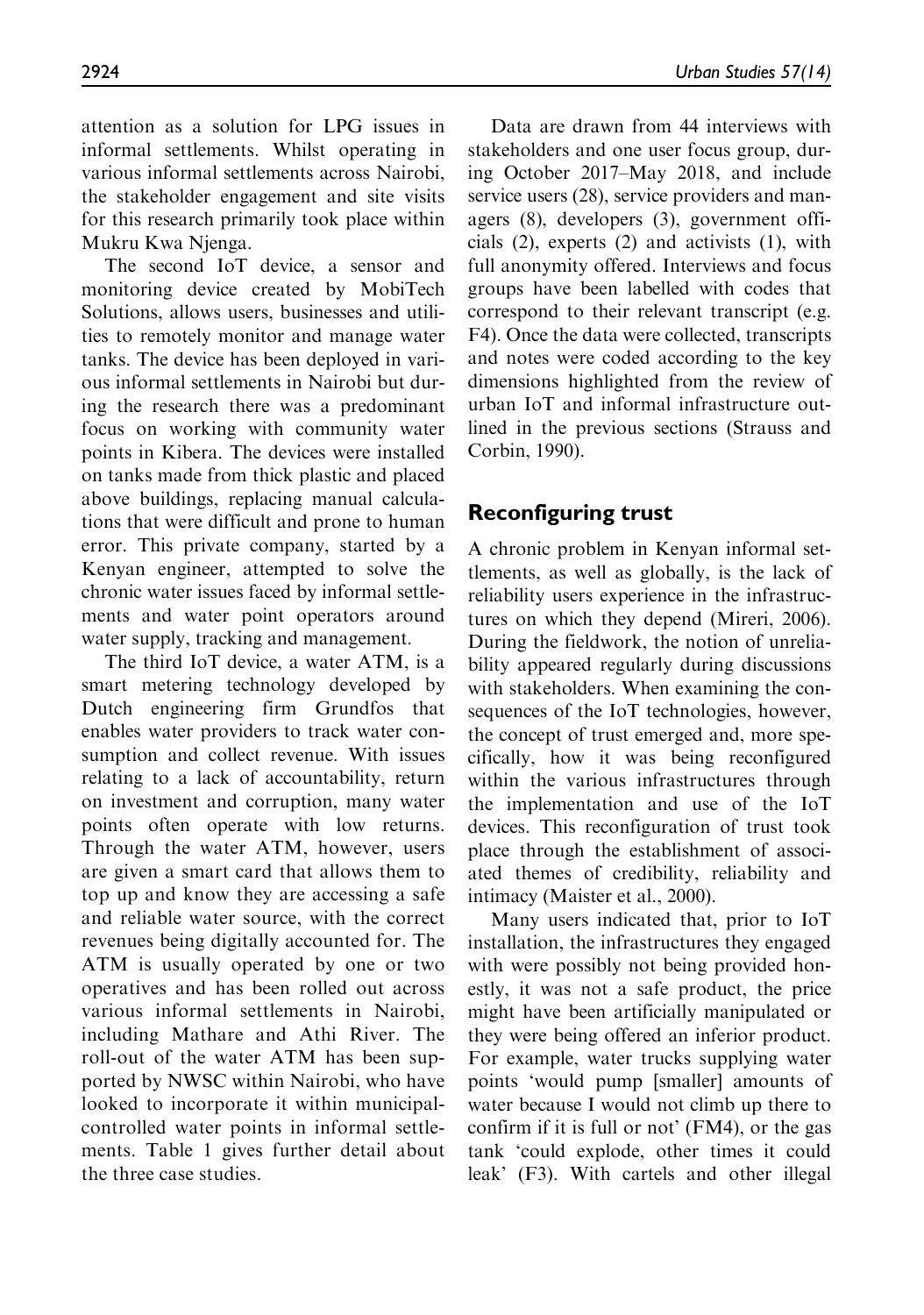| Case study characteristics.<br>Table I. |                                                                                                                      |                                                                                              |                                                                                                    |
|-----------------------------------------|----------------------------------------------------------------------------------------------------------------------|----------------------------------------------------------------------------------------------|----------------------------------------------------------------------------------------------------|
| Case no.                                |                                                                                                                      | ี                                                                                            | w                                                                                                  |
| Name                                    | PayGo energy smart meter                                                                                             | Mobi-water system (MobiTech<br>solutions)                                                    | Grundfos Lifelink AQTap                                                                            |
| System                                  | device and distribution platform<br>LPG cylinder smart metering                                                      | Real-time water tank smart<br>meter and platform                                             | secure payment facility and GSM<br>Automated water distribution<br>point (ATM) with integrated,    |
| <b>Users</b>                            | Consumers looking to access<br>safe and clean cooking fuels                                                          | Local water point owners,<br>operators and consumers                                         | Local water point owners,<br>operators and consumers<br>monitoring system                          |
| Issue                                   | LPG out of price range for many<br>low-income households,                                                            | operators unable to accurately<br>Water point owners and                                     | increasing demand for delivery,<br>Water providers facing                                          |
|                                         | kerosene and charcoal. Investors<br>resulting in use of dirty and<br>dangerous fuels such as                         | measure levels in storage tanks.<br>This mismanagement led to<br>infrequent service, reduced | high non-revenue water losses<br>educed coverage, resulting in<br>from theft, lack of finance,     |
|                                         | do not see returns so do not<br>invest in infrastructure with<br>danger of illegally refilled<br>cylinders exploding | income and disruption for users                                                              | low quality and infrequent<br>service for users                                                    |
| Company                                 | Private, small energy distribution<br>company                                                                        | Private small-scale water<br>technology service                                              | water engineering organisation<br>arge, international private                                      |
| Operation                               | Company provides the smart<br>metering device and cooking                                                            | Company installs devices, runs<br>dashboard for water provider,                              | AQTap system provides water<br>service operator with a smart                                       |
|                                         | local LPG suppliers, distributes<br>stove and, in partnership with                                                   | water provider's phone and<br>sends data visualisations to                                   | each water tapping point and its<br>management system to monitor                                   |
|                                         | users to control their LPG usage<br>cylinders to homes. SMS top-up<br>service is provided to allow                   | sends SMS updates to users                                                                   | allow users to load prepayment.<br>operations. Smart cards/tokens<br>Providers and operators have  |
|                                         |                                                                                                                      |                                                                                              | and users having a higher quality<br>the correct revenue, allowing<br>investment into water points |
|                                         |                                                                                                                      |                                                                                              | product. Project worked with<br>NVVSC in identifying areas of<br>deployment                        |

(continued)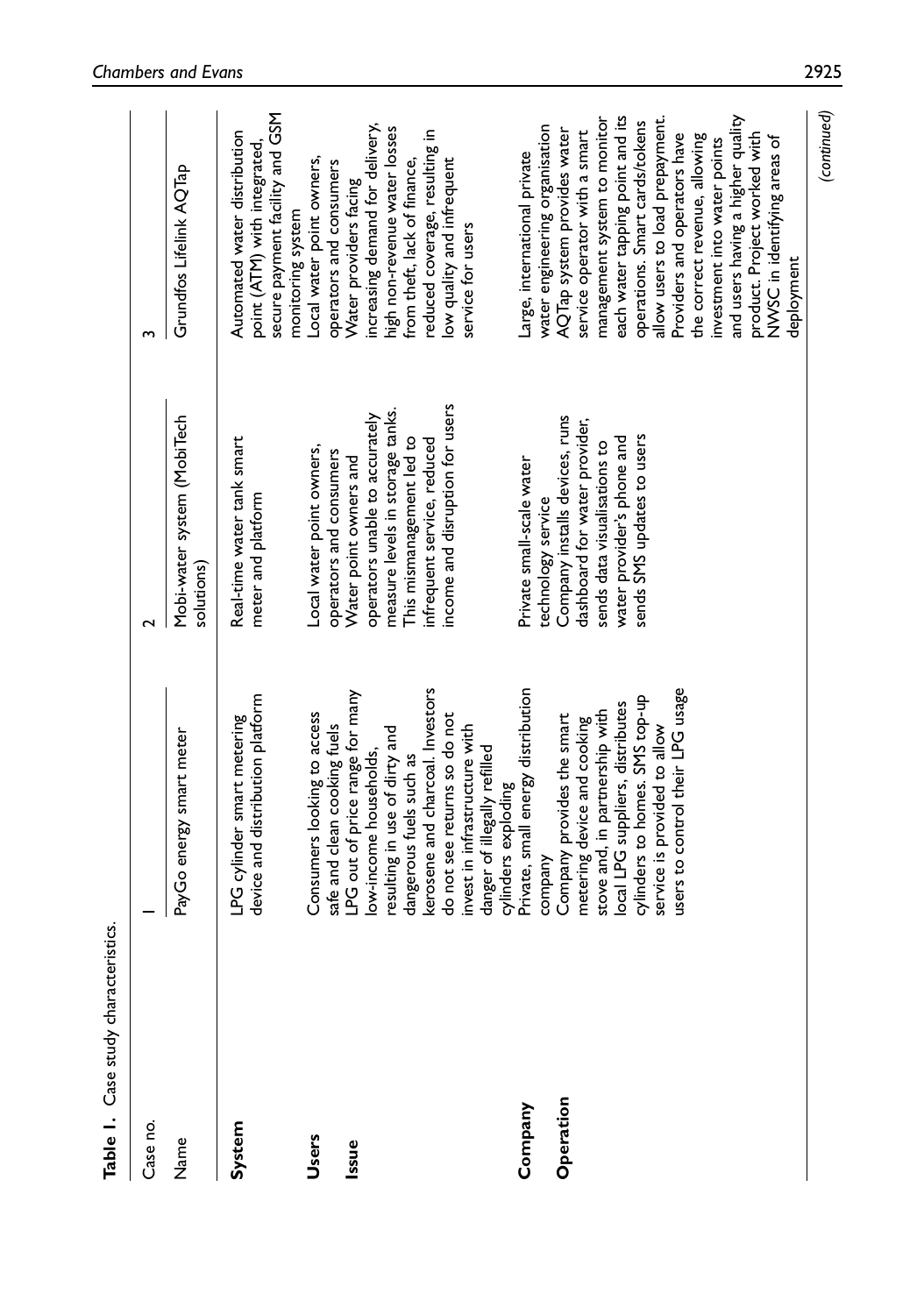| Case no.                  |                                          |                                           |                           |
|---------------------------|------------------------------------------|-------------------------------------------|---------------------------|
| Name                      | PayGo energy smart meter                 | Mobi-water system (MobiTech<br>solutions) | Grundfos Lifelink AQTap   |
| Resource                  | 9<br>Pu                                  | Water                                     | <b>Nater</b>              |
| Associated infrastructure | Cylinder refilling depots                | Nairobi Water                             | Nairobi Water             |
|                           | Distribution centres                     | Water cartels                             | <b>Boreholes</b>          |
|                           | <b>Tankers</b>                           | Water tanks                               | Water tanks               |
|                           | Gas storage                              |                                           |                           |
| Scale                     | 280 units                                | 33 devices                                | 40 AQTap points (Kenya)   |
| Period of operation       | 2.5 years                                |                                           | 10 years                  |
| No. of users              | 1200                                     | 3 years<br>10,225                         | 00,000                    |
| Impact                    | Increased stove efficiency,              | 30% increased water                       | Provides viable operation |
|                           | reduced CO <sub>2</sub> emissions, fewer | consistency                               | models for water service  |
|                           | respiratory problems                     |                                           | operators                 |
|                           |                                          |                                           |                           |

activities often operating infrastructures, users suggested that a lack of care from these groups caused further infrastructural issues. With the installation of the IoT devices within these infrastructures users felt that they were being treated fairly by a credible piece of technology. For a majority of the users, this credibility was often denoted by knowing the device was honest in terms of its price, as seen by one LPG user who commented that 'I trust it [the smart system] ... I do not think that it will steal from me' (F2). Because the service felt modern for many users, they associated this with a belief that they were dealing with professional organisations, although a couple of users noted the device had not met their expectations (F3).

The IoT devices provide credibility through assurances between users and providers in both directions. In interviews with infrastructure providers, their concerns often related to users not paying on time, damaging equipment or selling parts of infrastructure into informal circles. In this case, the user was positioned as being not entirely credible. Through the IoT device, infrastructure providers were afforded greater honesty from the users, enabling them to better plan for the future. As one IoT technology developer and infrastructure provider noted, 'we would be getting done over with old and bad cylinders; the device means that we know they will [now] be returned' (M7), thereby reducing their overheads for repairing cylinders or buying new ones. Credibility however, while often attributed to the IoT sensor itself, was not purely a digital effect. One community representative (J3) suggested that local technology developers working around IoT have attempted to better understand the complexities of local infrastructures and now work at a smaller scale and slower pace, attempting to form deeper connections with local communities. They further indicated that this 'new group' of technology developers were learning from mistakes of the past, such as previous

 $\sim 10$  $\mathbf{r}$ 

 $\overline{1}$ 

 $\mathbf{I}$ 

Table 1. Continued

Continued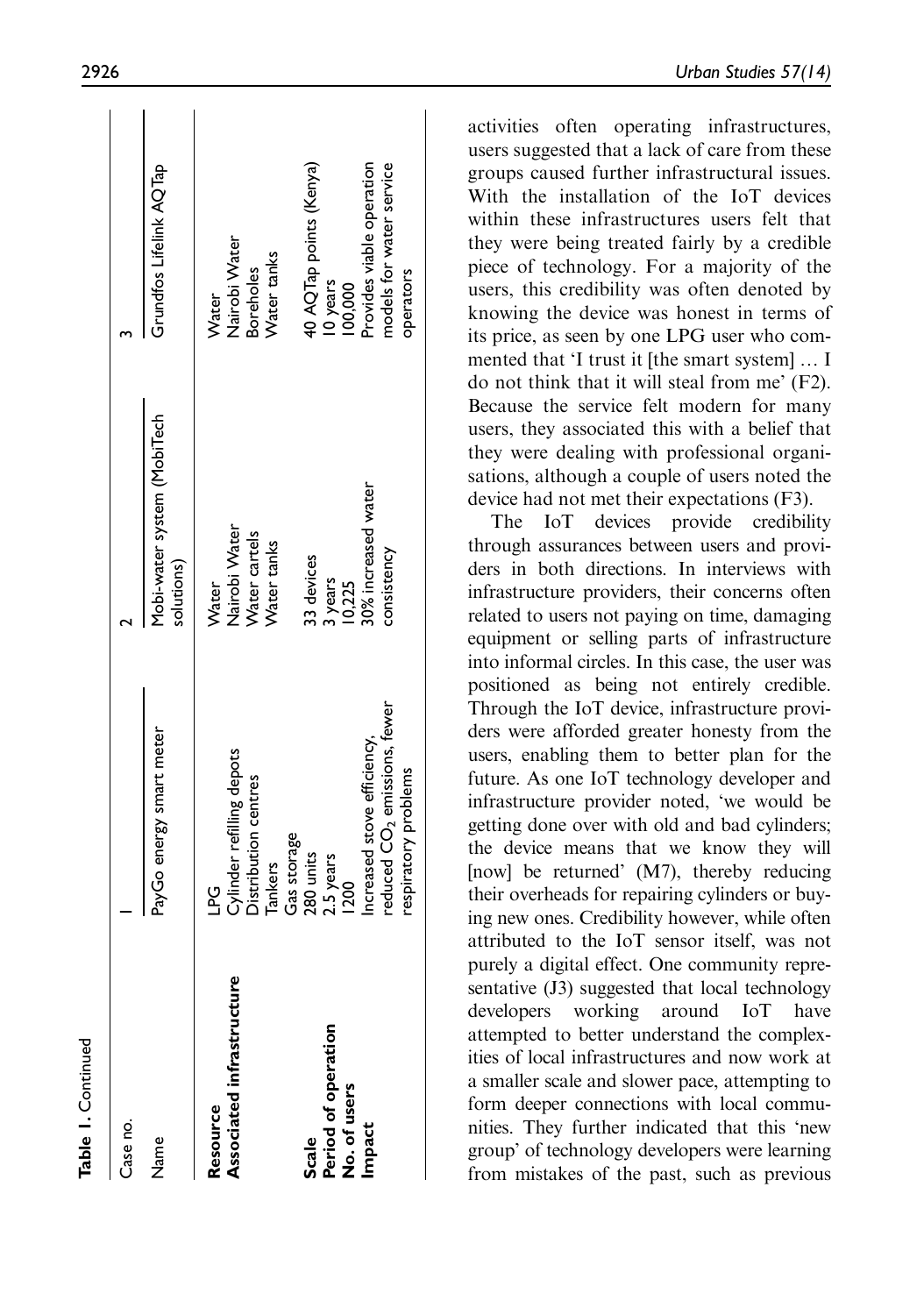organisations whose staff did 'not speak the same language on issues pertaining to the services offered or issues raised' (J3). In doing so, appropriate levels of engagement around IoT helped foster greater credibility between users and infrastructure providers.

The second component of this reconfiguration of trust was reliability, which appeared when discussing the consequences of installing IoT devices. For many users, the IoT device acted as something which could improve reliability in them being able to access the infrastructural service. Users noted that the IoT technology, as well as offering reliability through its design and capabilities, also gave a sense that any infrastructure provider employing such a device must be a company of greater reliability. As one user suggested (F1), through the IoT device they were able to remotely check their gas level, have faith that if ordering more they 'know that it will be delivered for when I get home' and that they knew that 'there will be someone (from the company) there within the hour'. This sentiment about relying on the device, the infrastructure and the provider to carry out their respective roles was reflected by many other users. Some users also believed that the computer-based system meant that the company would not mislead them and they could check up if anything was an issue, with one user commenting that they 'trust the digital system because the systems are computer based and you can always do a follow up in case of anything' (J4). Inaccuracies appeared to be no one's fault because the system was digital, every transaction would have been logged and could be rechecked. A major implication of this improved reliability was that the IoT devices were noted as helping alleviate infrastructural stresses and strains faced by users in informal settlements and eliminating 'worry and anxiety' (F4).

The final component of how IoT reconfigured trust that emerged during the research was that of intimacy. Within informal settlements, lack of governmental oversight and investment results in an increase in the frequency of human connections required to provide infrastructural services. For example, small-scale gas retailers and water providers operate closely within community groups and form a central cog within the daily operations of these infrastructures that supply informal settlements. Users of the IoT-enabled infrastructures identified how IoT technologies and their associated modern imaginaries helped forge new personal connections and forms of intimacy within the infrastructural system. As users noted, the staff of the infrastructure provider 'do their work well and are respectful' (F2) and the IoT company are 'not impatient when teaching about technology ... [and] they are polite and talk gently' (F7). These, and many other users, regularly noted that through this new technology the users had grown close to an infrastructure provider.

During interviews with other non-user stakeholders, the idea of intimacy emerged as integral to the infrastructural stories of Nairobi and its citizens. One Kenyan academic in urban planning identified that many Kenyans both want and need the human element of infrastructure in addition to any digital component. He suggested that there was a particular Kenyan sensibility that saw both an acceptance of technology but a reluctance to rely on it entirely, noting that his father would not feel he had complained properly if it was done online, which required him to visit the infrastructure provider's head office directly in order to air his grievance. The IoT developers interviewed understood the importance of human interaction and had specifically incorporated it within their technology design. An extreme but very important extension of this sensitivity to local context involved the imperative to design with cartels in mind. As one developer noted, cartels rarely care about the end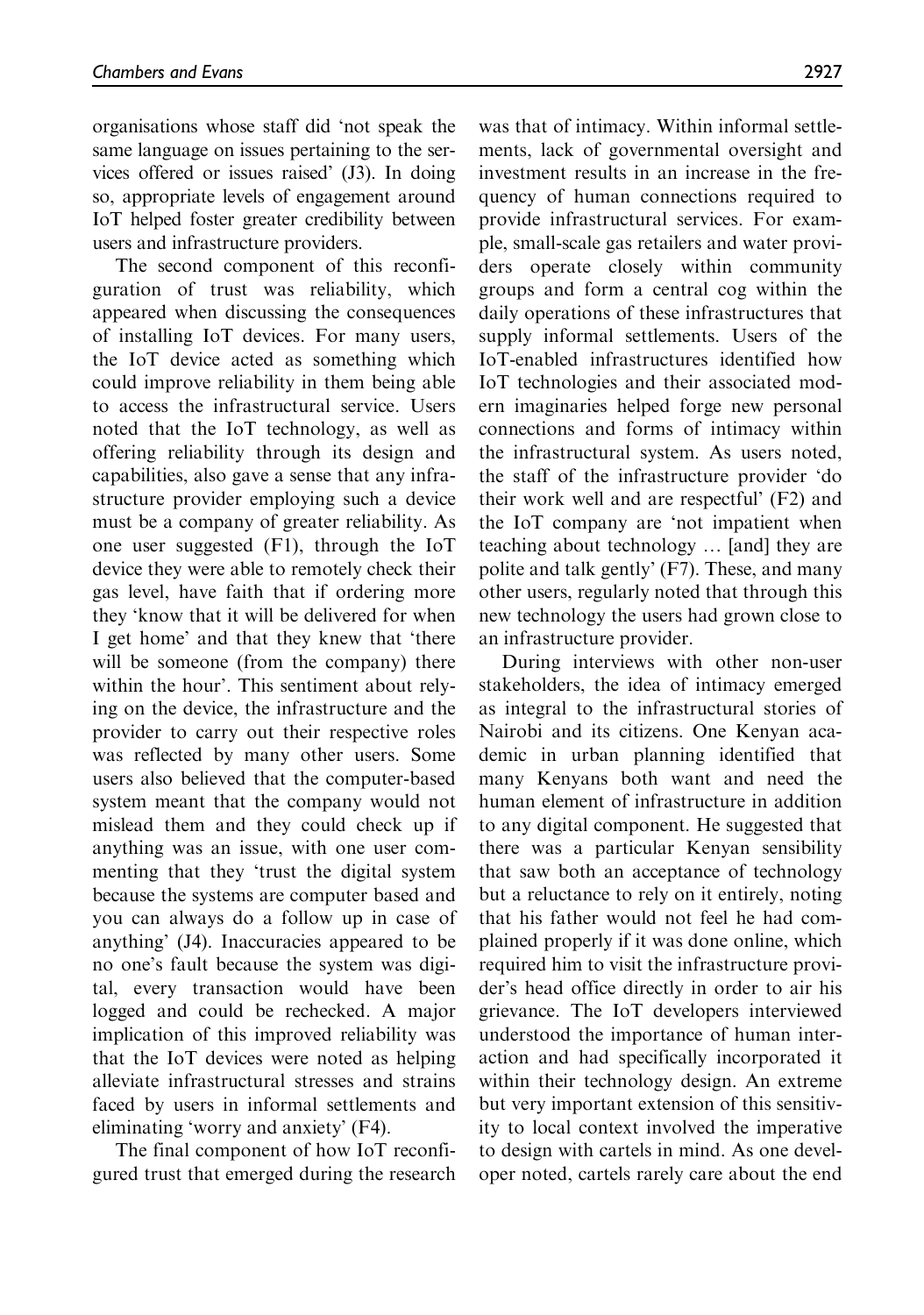users so, to overcome this, they needed to make systems that built in intimacy and trust to ensure the cartels could not render them obsolete (M20). For another IoT developer working within informal water infrastructure, they identified that developers 'don't just give and leave the part [technology] with them' but they make sure that they train them how to operate it, collect funds and repair it (M36).

The infrastructures of informal settlements in Nairobi face multiple challenges, including a lack of regulation, fluctuating resource supply, cartels, infrequent service and low safety standards. These challenges result in infrastructural networks suffering disconnects between users, providers, the physical infrastructure and the resources, and a breakdown in trust. The findings here present how components of trust (reliability, credibility, intimacy) can be established or strengthened though IoT technologies, by reconfiguring connections between users, providers, infrastructure and resources. For users, the IoT technology meant that they were able to trust that providers were operating honestly, that the infrastructure would be operating when they needed it and that the resource would be safe and fairly priced. For infrastructure providers, the IoT technology gave them trust that the infrastructure would operate when required, users would pay on time, the infrastructure could not be stolen and the resource could not be extracted illegally. In this sense the digital components of IoT enhanced infrastructural trust (Mattila and Seppälä, 2016) by creating transparency in the material, economic and social exchanges.

#### The implications of IoT for everyday lives

When examining the implications of IoT for the everyday lives of users within informal settlements, it became apparent that these technologies smoothed out the fluctuations

associated with accessing resources. For many users, the IoT technologies helped users to better plan daily activities by offering certainty in terms of accessing infrastructure, delivery of fuel/water and being aware of infrastructural disruptions, thus saving them valuable time. In terms of basic tasks, users noted that through the IoT device they knew the 'preparation of my evening meal will be quicker ... it saves me time' (F4) and that the technology could fit into their everyday lives. One user noted: 'this technology is very beneficial and aptly fits to my lifestyle in that it saves me a lot of time' (F3). The different ways these devices were able to save users time was often related to the collection/delivery of LPG or water. As one user noted, 'initially I had to go out, find the gas, get someone to carry it and this would cost me more money and time' (J3). Prior to the IoT device installation, users of gas infrastructure required significant investments of their time and financial payments to coordinate the delivery of the gas. Major disruption when any part of this infrastructural chain broke down could also be mitigated by IoT, as one user of the LPG IoT device noted: 'Sometimes you ... come home late at night only to find all [shops selling fuel] closed and neither charcoal nor kerosene available. On that day you'll sleep hungry ... but not with [IoT device], you can cook anytime' (J3).

Other users suggested that through the devices they were able to understand where other associated infrastructural issues were occurring in the local area: 'It [smart water metering device] has also enabled me to know whenever there is a power blackout in the village because the device goes off ... this helps in planning what time and how to get home' (FM13).

While this alternative use of the IoT device was not identified by other users, IoT developers indicated that there was growth in interest around how these technologies could perform multiple infrastructural roles.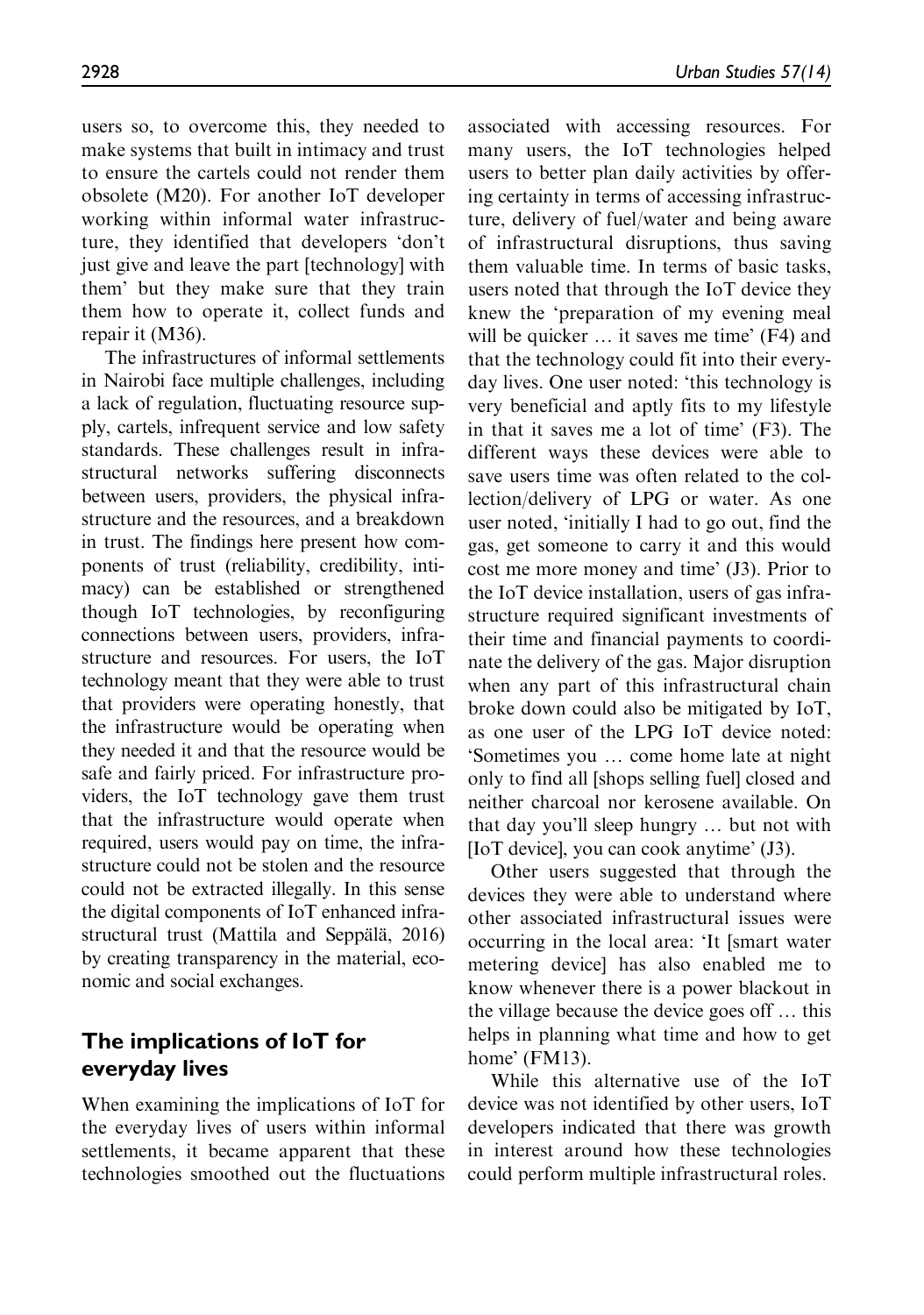Ultimately, the IoT devices provided users certainty in otherwise highly uncertain lives. One user of the LPG IoT device suggested that 'with the monitor it is possible to pay and plan accordingly' (J3). Taking charge of the payment process for infrastructure allowed them to have clearer patterns in terms of their longer-term financial processes. For non-user stakeholders, the way in which IoT technologies could or should smooth out the everyday fluctuations within informal settlements also appeared frequently during discussions. As one IoT developer commented, in order for water point owners to be able to get their money back correctly, technology developers 'needed to use IoT to make sure that every KES [Kenyan Shilling] is accountable' (M3). For operators, the lack of certainty around revenue collection hampered their business operations. Delays could cause issues in the operation of smaller businesses that often existed on small financial margins. An IoT developer working with a large infrastructure provider suggested that whilst they could design an easier revenue collection process for operators, they would need to consider how the infrastructure would work on the ground; as 'prior to the installation, water management was done by manual measurement in the area ... [which] meant that bribes were often handed out' (M29). One counterpoint raised by a handful of users and non-user stakeholders was the concern that the fluctuations solved by IoT technologies are inefficiencies that generate local employment. One user of an IoT fuel device noted they were worried what impact this technology may have on their local supplier (M7), suggesting that despite some of their delivery and quality issues, there had been personal connections built with local small-scale fuel sellers and that these new technologies might result in eliminating work for others.

When talking with residents, IoT users, local activists, community leaders and other stakeholders, it became apparent that small margins in personal economies significantly impacted the everyday lives of many within the informal settlements. In addition, delays in collecting water/fuel often resulted in reduced time for other home duties such as cooking. With the installation of the IoT technologies, however, whilst fluctuations in service and challenges from theft/corruption could not be eliminated entirely, the various devices gave users, operators and other stakeholders greater ability to use, operate and manage these infrastructures and plan their activities accordingly. For threequarters of users who ran small businesses, the IoT devices enabled an extension of their working hours in their various enterprises, thereby increasing their incomes. For example, one user of the LPG IoT device commented that 'I close my business between 9.30 and 10 pm. This has increased my income. [Before the device] I would get home at 8 pm' (F6) and another user of the same device noted that 'it has helped me extend my working hours as I do not worry about getting home early to cook. This has led to increased business' (F10).

A large proportion of those interviewed were women running their own shop/stall or cooking operation either within the informal settlements or adjacent to popular transport corridors. For some, the IoT device was directly used in their business. In the case of the LPG smart metering device, one user suggested 'I like it and my customers too count on its efficiency and speed in preparing food' (F9). For others, IoT devices were directly reducing theft and potential losses from untrustworthy employees or suppliers, as one user of the water monitoring IoT technology noted, 'This will boost accountability, minimise losses due to deceitful employees and enables the project to scale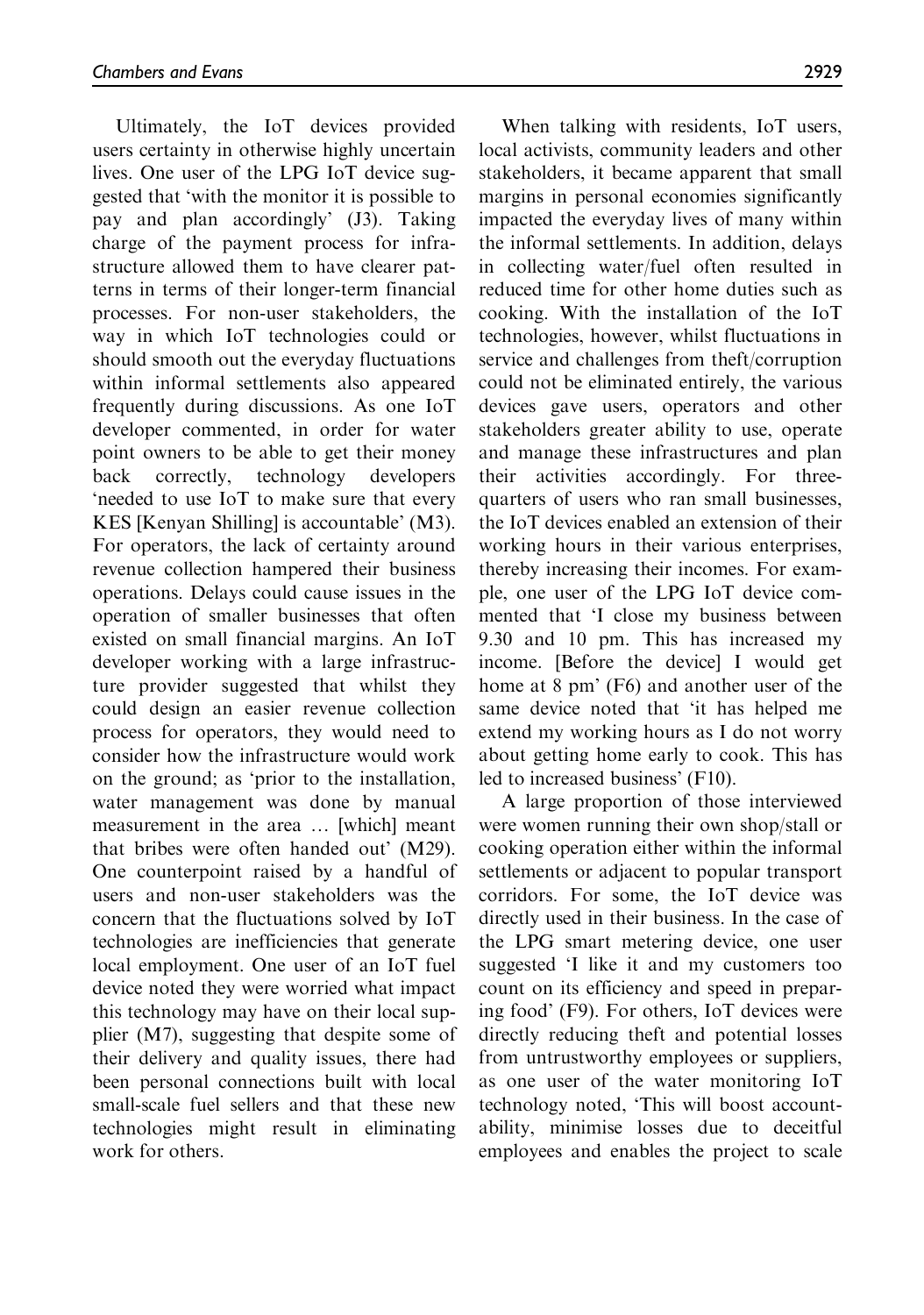up' (FR5). Similarly, another user of the water monitoring technology commented that 'Now I do not have to get someone to climb up and check water levels ... or deal with water suppliers who lie about the amount of water they have refilled in my tank' (FM13).

Increased personal economies for IoT users have also come through the efficiencies enabled by the IoT device itself. For operators of a local water point the water ATM IoT device has 'reduced water wastage especially during tank refills where water would overflow all night' (FR5). The result of installing the water metering IoT technology was noted by one operator who commented that now 'we make higher profits due to better monitoring and management of our water resources' (FC13). More broadly, representatives of the water industry suggested that while IoT devices could solve problems in informal areas in the short term, there needed to be greater development of devices that could understand and manage the wider levels and reserves of natural resources. They further added that the real gap in data management concerns boreholes and water levels in Nairobi and that IoT technologies could help by creating more real-time and transparent data (M8). One government official recognised that IoT devices may play a role in alleviating poverty in informal areas but noted that while 'informality is an easy political win [there are many politicians] who are completely blind to it' (M37). There is clearly potential for data from IoT devices to support better resource management across urban areas.

#### Conclusions: Towards a research agenda for the 'Informal IoT'

This paper has critically examined how IoT devices are being integrated within the infrastructures of informal settlements and their implications. In doing so it has addressed a

major research gap around IoT and conditions of urban informality. The findings suggest that IoT technologies can reconfigure trust within the infrastructures of Nairobi's informal settlements. By re-establishing trust, IoT smooths the everyday fluctuations that affect the infrastructures of these areas and increase their reliability, which, in turn, creates considerable benefits for both users and providers, such as increased personal economies. While the validity of these findings requires studies in other cities with different infrastructural legacies and contexts, and IoT deployments led by not-for-profit or government bodies, it seems appropriate to reflect on the implications of these findings for wider thinking around smart cities, infrastructure and urban informality by way of conclusion.

In recent years concerted efforts have been made towards understanding and theorising the complexities and variegated urbanisms that characterise cities of the Global South (McFarlane, 2010; Robinson, 2013). Inspired by postcolonial and post-structural critiques of knowledge and practice, this work has examined the flows of power within infrastructures shaping African Cities (Lawhon et al., 2014) and how dynamic and heterogeneous infrastructures mediate informal urban areas in distinct ways (Myers, 2011). Lawhon et al. (2018), drawing from broader work around informal infrastructures of the Global South (Gandy, 2006; McFarlane and Silver, 2017), employed the term Heterogeneous Infrastructural Configurations (HICs) to denote the 'diversity of infrastructural configurations' within informal settlements that blur distinctions between formal and informal operations.

The IoT technologies within Nairobi's informal settlements discussed in this paper did not formalise the infrastructures in which they were embedded, with these configurations still relying on informal networks and associated connections to operate, but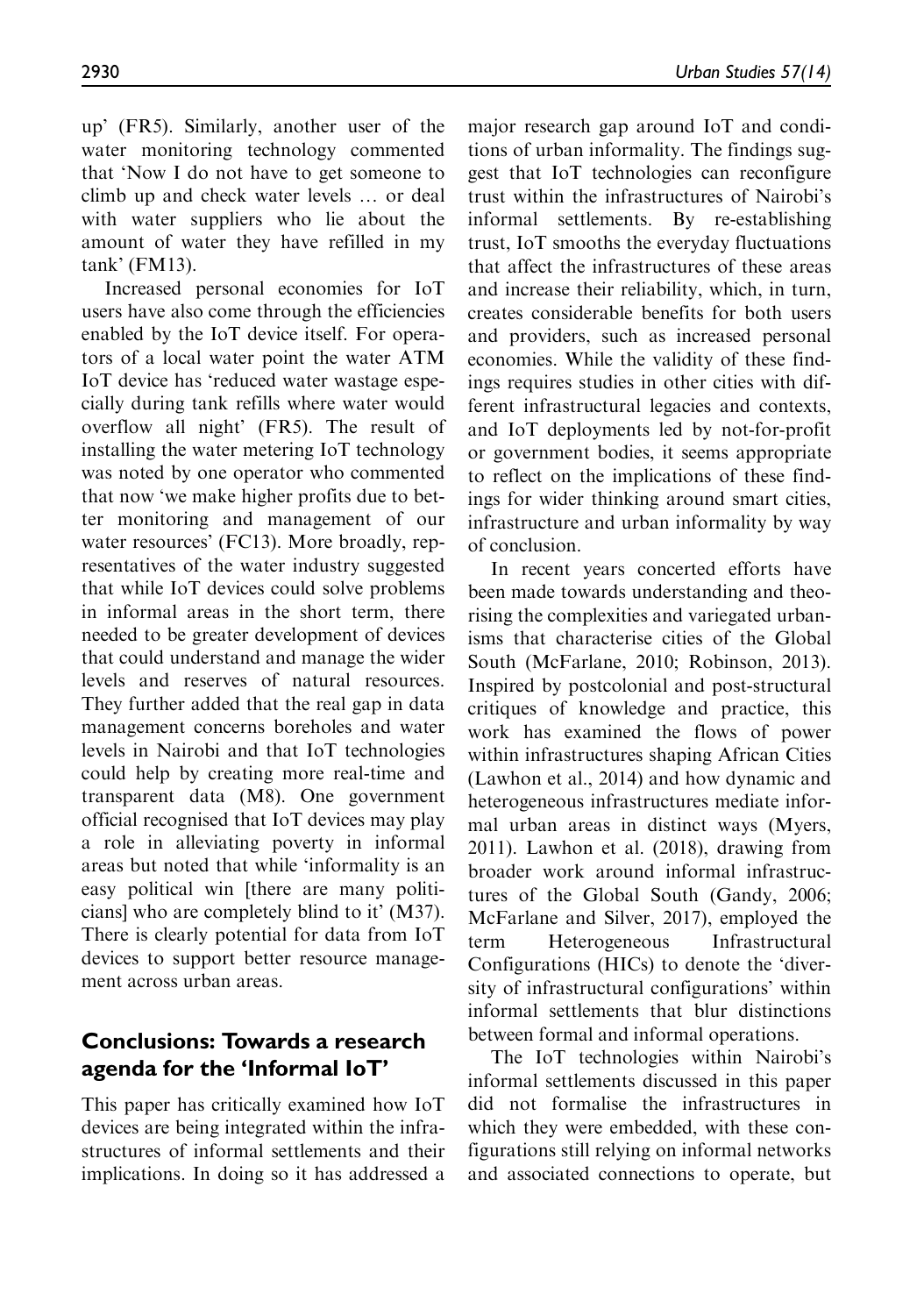instead increased the fluidity between formal and informal infrastructures through the availability of real-time data. In this sense they resemble HICs, reconnecting sociotechnical components and reconfiguring flows of power and resources both within informal settlements and across an increasingly digitally mediated Nairobi. The findings suggest that relational approaches to understanding infrastructure such as HICs could be fruitfully applied to understand IoT interventions, which reconfigure social, political and cultural dynamics. This is an important and new task, as the reconfiguration potential of IoT exceeds that of ICT technologies more broadly in important ways. Most importantly, IoT connects broader ranges of physical infrastructures and enables closer relations between users and resources through real-time information exchange and remotely control devices.

For cities around the globe enacting smart city plans, policies and programmes, a common critique is that these actions are underpinned by market-led, neoliberal logics, resulting in a further splintering of urban infrastructure (Datta, 2015). IoT, a central component of smart urbanism, is often envisaged as something which can be seamlessly plugged into existing networked infrastructures within these ever-smartening cities. As this paper identifies, however, the infrastructural realities of informal settlements diverge from this 'modern infrastructural ideal' of homogenous, networked infrastructures (Graham and Marvin, 2002). As scholars examining smart cities in the Global South such as Datta (2015, 2018), Odendaal (2016) and Guma (2019) have shown, however, processes of smart urbanism are increasingly present within low-income and informal urban settlements, often led by top-down attempts to simultaneously control and provide infrastructure and to open up new markets for capital. The findings here contribute to this literature by showing how alternative

realities of smart urbanism are emerging within the infrastructures of informal settlements. As demonstrated in this case of three IoT technologies within Nairobi's informal settlements, heterogeneity can work with, rather than against, the needs of residents. With a global trend towards decentralised, renewable infrastructures in smart city visions (Maier and Narodoslawsky, 2014), informal settlements, with their history of overlapping and dynamic infrastructures, appear an ideal site for South–North knowledge exchange concerning heterogeneity in future smart cities.

When deployed within the infrastructures of Nairobi's informal settlements, the IoT technologies examined positively reconfigured social elements associated with infrastructure, generating trust. Although trust was not missing within informal settlements by any means, the technologies examined were able to repair some of the fractured relationships between infrastructure, its operators and users. Either directly, or via the imaginaries associated with them, the technologies mediated a two-way flow of credibility, reliability and aspects of intimacy between actors within these infrastructures of Nairobi's informal settlements. Through this reconfiguration of relations, trust was established between users, infrastructure operators and infrastructure providers, as well as in the infrastructures themselves and the resources they supply.

The findings here provide insights around the social dimensions of trust and the ways in which IoT can help re-establish this within fractured networks. Given their role in supplying continuous streams of data that change the way cyber-physical systems engage with each other, more work is required to understand how IoT produces digital and non-digital forms of trust (Chen et al., 2016). For residents within informal urban settlements such as Mathare, Mukuru kwa Njenga and Kibera in Nairobi,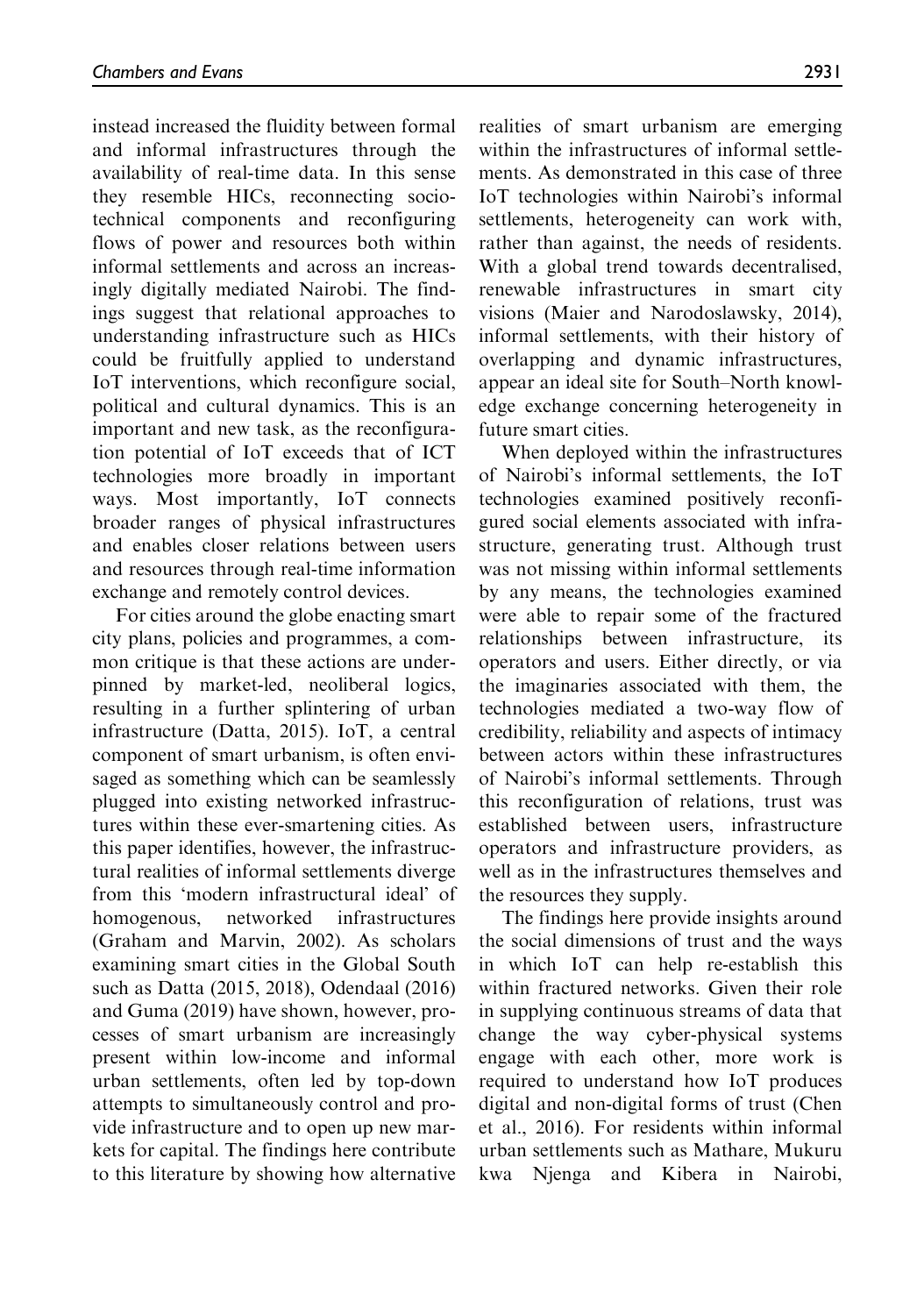infrastructural uncertainty is an ever-present element of daily life (Zeiderman et al., 2015). The IoT technologies examined here complemented existing strategies already used by communities to manage infrastructural uncertainties. Through access to realtime data, users assumed greater control over daily routines and were able to increase their own personal economies by extending working hours. Uncertainty is at 'the heart of what urbanism is, as urbanism is always a work in progress rather than a destination' (Simone, 2013: 245). The findings here would indicate that this theoretical work can be expanded by not considering uncertainty solely as something to either be eradicated by government or exploited by corporations, but as something that can be digitally mediated in productive ways by citizens.

Our findings suggest that 'radically rethinking' African Urban Theory (Myers, 2017) to incorporate those on the social and economic margins of cities may find space to engage with urban IoT. In the context of the muchheralded Fourth Industrial Revolution, of which IoT forms a part, these findings suggest that in the case of Nairobi's informal settlements such technologies can reconfigure trust and reduce uncertainty within HICs. With research on smart cities and smart urbanism within the Global South growing, and a broader impetus to address urban challenges within framings of sustainable development, the time seems right to develop a fuller research agenda around IoT and urban informality. Furthermore, as cities in the Global North increasingly look towards decentralised visions of urban infrastructure they potentially have much to learn from informal settlements. In this context such a research agenda has genuinely global relevance.

## Funding

The author(s) disclosed receipt of the following financial support for the research, authorship, and/or publication of this article: Engineering and Physical Sciences Research Council (EPSRC) Power Networks Centre for Doctoral Training at the University of Manchester (Grant number: EP/L016141/1).

## ORCID iD

Joseph Chambers **b** [https://orcid.org/0000-0003-](https://orcid.org/0000-0003-0842-7036) [0842-7036](https://orcid.org/0000-0003-0842-7036)

## References

- Atayero AA, Oluwatobi S and Alege P (2016) An assessment of the Internet of Things (IoT) adoption readiness of Sub-Saharan Africa. Journal of South African Business Research 13: 1–13.
- Backhouse J (2015) Smart city agendas of African cities. In: Proceedings of 1st African Conference on Information Systems and Technology  $(ACIST)$ , Accra, July, pp. 7–8. Available at: [https://www.academia.edu/15220681/Smart\\_ci](https://www.academia.edu/15220681/Smart_city_agendas_of_African_cities) ty agendas of African cities (accessed 20 October 2019).
- Bekele D (2017) IoT brings potential opportunity to Africa. Available at: [https://www.internet](https://www.internetsociety.org/blog/2017/09/sensitizing-africans-internet-things/) [society.org/blog/2017/09/sensitizing-africans](https://www.internetsociety.org/blog/2017/09/sensitizing-africans-internet-things/)[internet-things/](https://www.internetsociety.org/blog/2017/09/sensitizing-africans-internet-things/) (accessed 10 August 2019).
- Bunnell T (2015) Smart city returns. Dialogues in Human Geography 5(1): 45–48.
- Chen R, Guo J and Bao F (2016) Trust management for SOA-based IoT and its application to service composition. IEEE Transactions on Services Computing 9(3): 482–495.
- CISCO (2015) The internet of things infographic. Available at: [https://blogs.cisco.com/diversity/](https://blogs.cisco.com/diversity/the-internet-of-things-infographic) [the-internet-of-things-infographic](https://blogs.cisco.com/diversity/the-internet-of-things-infographic) (accessed 3 November 2018).
- Coetzee L and Eksteen J (2011) The Internet of Things: Promise for the future? An introduction. In: Proceedings of the 2011 IST-Africa Conference. CSIR, Pretoria, South Africa, May 2011.
- Darby S (2010) Smart metering: What potential for householder engagement? Building Research & Information 38(5): 442–457.
- Datta A (2015) New urban utopias of postcolonial India: 'Entrepreneurial urbanization' in Dholera smart city, Gujarat. Dialogues in Human Geography 5(1): 3–22.
- Datta A (2018) The digital turn in postcolonial urbanism: Smart citizenship in the making of India's 100 smart cities. Transactions of the Institute of British Geographers 43(3): 405–419.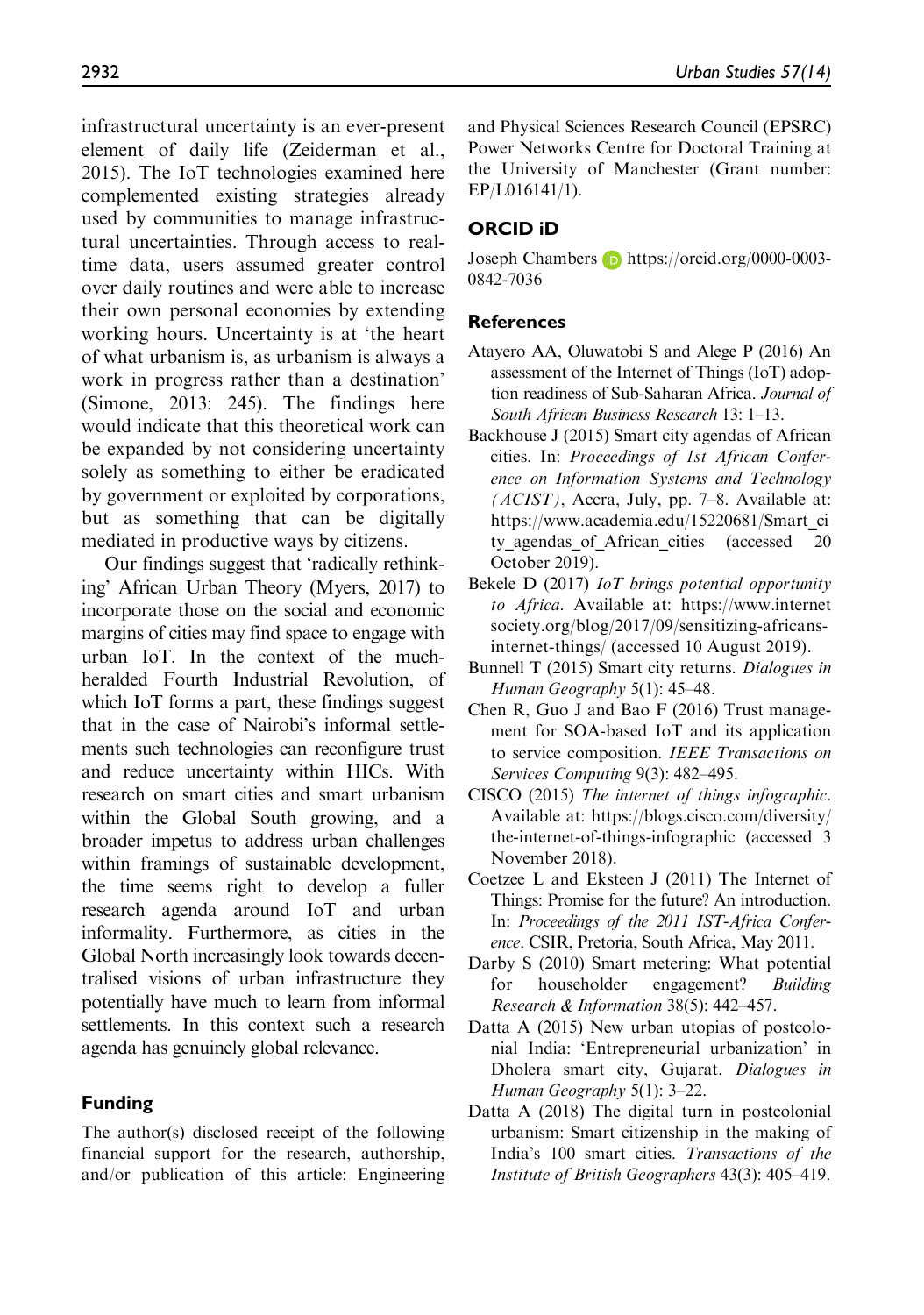- Datta A (2019) Postcolonial urban futures: Imagining and governing India's smart urban age. Environment and Planning D: Society and Space 37(3): 393–410.
- De Bercegol R and Monstadt J (2018) The Kenya Slum Electrification Program. Local politics of electricity networks in Kibera. Energy Research & Social Science 41: 249–258.
- Devraj R (2018) Why India's solar water-drawing ATMs and irrigation pumping systems offer replicable strategies. Inter Press Service. Available at: [http://www.ipsnews.net/2018/08/](http://www.ipsnews.net/2018/08/indias-solar-water-drawing-atms-irrigation-pumping-systems-offer-replicable-strategies/) [indias-solar-water-drawing-atms-irrigation-pu](http://www.ipsnews.net/2018/08/indias-solar-water-drawing-atms-irrigation-pumping-systems-offer-replicable-strategies/) [mping-systems-offer-replicable-strategies/](http://www.ipsnews.net/2018/08/indias-solar-water-drawing-atms-irrigation-pumping-systems-offer-replicable-strategies/) (accessed 28 September 2018).
- Easterling K (2014) Extrastatecraft: The Power of Infrastructure Space. New York: Verso Books.
- Erfanmanesh M and Abrizah A (2018) Mapping worldwide research on the Internet of Things during 2011–2016. The Electronic Library 36(6): 979–992.
- Friederici N (2016) Innovation Hubs in Africa: Assemblers of Technology Entrepreneurs. Oxford: Oxford University Press.
- Gandy M (2006) Planning, anti-planning, and the infrastructure crisis facing metropolitan Lagos. Urban Studies 43(2): 371–396.
- Graham M and Haarstad H (2014) Transparency and development: Ethical consumption through Web 2.0 and the internet of things. Open Development: Networked Innovations in International Development 7: 1–18.
- Graham M and Mann L (2013) Imagining a silicon Savannah? Technological and conceptual connectivity in Kenya's BPO and software development sectors. The Electronic Journal of Information Systems in Developing Countries 56(1): 1–19.
- Graham S and Marvin S (2002) Splintering Urbanism: Networked Infrastructures, Technological Mobilities and the Urban Condition. London and New York: Routledge.
- Guma PK (2019) Smart urbanism? ICTs for water and electricity supply in Nairobi. Urban Studies 56(11): 2333–2352.
- Guma PK, Monstadt J and Schramm S (2019) Hybrid constellations of water access in the digital age: The case of Jisomee Mita in Soweto-Kayole, Nairobi. Water Alternatives 12(2): 636.
- Harvey D (1989) The Condition of Postmodernity. Vol. 14. Oxford: Blackwell.
- Hollands RG (2008) Will the real smart city please stand up? Intelligent, progressive or entrepreneurial?  $City$  12(3): 303–320.
- Hoornweg D and Pope K (2017) Population predictions for the world's largest cities in the 21st century. Environment and Urbanization 29(1): 195–216.
- Kitchin R (2014) The real-time city? Big data and smart urbanism. GeoJournal 79(1): 1-14.
- Lawhon M, Ernstson H and Silver J (2014) Provincializing urban political ecology: Towards a situated UPE through African urbanism. Antipode 46(2): 497–516.
- Lawhon M, Nilsson D, Silver J, et al. (2018) Thinking through heterogeneous infrastructure configurations. Urban Studies 55(4): 720–732.
- Li S, Da XL and Zhao S (2015) The internet of things: A survey. Information Systems Frontiers 17(2): 243–259.
- Lianos M and Douglas M (2000) Dangerization and the end of deviance: The institutional environment. British Journal of Criminology 40(2): 261–278.
- Luqman A and Van Belle JP (2017) Analysis of human factors to the adoption of Internet of Things-based services in informal settlements in Cape Town. In: 2017 1st International Conference on Next Generation Computing Applications (NextComp). July, University of Mauritius. IEEE, pp. 61–67. Available at: [https://ieeexplore.ieee.org/iel7/8012168/80161](https://ieeexplore.ieee.org/iel7/8012168/8016163/08016177.pdf) [63/08016177.pdf](https://ieeexplore.ieee.org/iel7/8012168/8016163/08016177.pdf) (accessed 14 September 2019).
- McFarlane C (2010) The comparative city: Knowledge, learning, urbanism. International Journal of Urban and Regional Research 34(4): 725–742.
- McFarlane C and Silver J (2017) The political city: 'Seeing sanitation' and making the urban political in Cape Town. Antipode 49(1): 125–148.
- Maier S and Narodoslawsky M (2014) Optimal renewable energy systems for smart cities. In: Computer Aided Chemical Engineering, 24th European Symposium on Computer Aided Process Engineering. Vol. 33. Elsevier, pp. 1849–1854.
- Maister DH, Green CH and Galford RM (2000) The Trusted Advisor. New York: Simon and Schuster.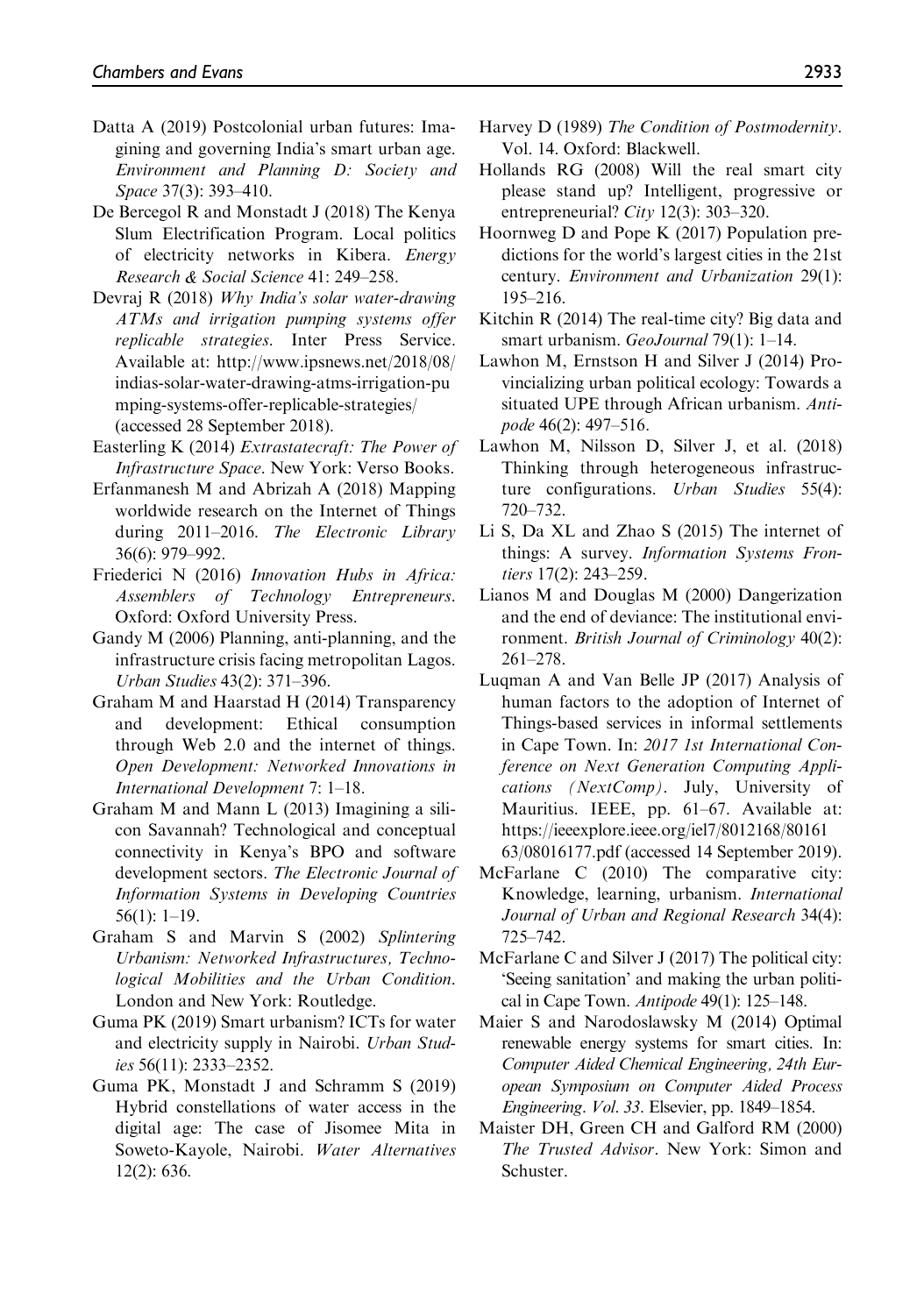- Martin G (2016) In the Water Works: Bringing Clean Water to Kenya's Largest Slum. Available at: [https://alumni.berkeley.edu/california](https://alumni.berkeley.edu/california-magazine/summer-2016-welcome-there/water-works-bringing-clean-water-kenyas-largest-slum)[magazine/summer-2016-welcome-there/water](https://alumni.berkeley.edu/california-magazine/summer-2016-welcome-there/water-works-bringing-clean-water-kenyas-largest-slum)[works-bringing-clean-water-kenyas-largest-slum](https://alumni.berkeley.edu/california-magazine/summer-2016-welcome-there/water-works-bringing-clean-water-kenyas-largest-slum) (accessed 9 August 2019).
- Mattila J and Seppälä  $T(2016)$  Digital trust, platforms, and policy. ETLA (Elinkeinoelämän tutkimuslaitos) Brief 42. Available at: [http://](http://www.etla.fi/julkaisut/digital-trust-platforms-and-policy) [www.etla.fi/julkaisut/digital-trust-platforms](http://www.etla.fi/julkaisut/digital-trust-platforms-and-policy)[and-policy](http://www.etla.fi/julkaisut/digital-trust-platforms-and-policy) (accessed 14 October 2019).
- Miazi MNS, Erasmus Z, Razzaque MA, et al. (2016) Enabling the Internet of Things in developing countries: Opportunities and challenges. Proceedings of the 5th International Conference on Informatics, Electronics and Vision. 13–14 May, IEEE Xplore Press, Dhaka, Bangladesh, pp. 564–569.
- Mireri C (2006) Urbanisation challenges in Kenya. Environment and Sustainable Development 121(7): 109–120.
- Moraa H, Otieno A and Salim A (2012) Water governance in Kenya: Ensuring accessibility, service delivery and citizen participation. iHubResearch, July. Nairobi. Available at: [https://files.ihub.co.ke/ihubresearch/uploads/](https://files.ihub.co.ke/ihubresearch/uploads/2012/july/1343052795__537.pdf) 2012/july/1343052795 537.pdf (accessed 20 October 2019).
- Mwaniki D (2017) Infrastructure development in Nairobi: Widening the path towards a smart city and smart economic development. In: Kumar TV and Dahiya B (eds) Smart Economy in Smart Cities. Singapore: Springer, pp. 687–711.
- Myers G (2011) African Cities: Alternative Visions of Urban Theory and Practice. London: Zed Books.
- Myers G (2017) African ideas of the urban. In: Hannigan J and Richards G (eds) The Handbook of New Urban Studies. London: Sage, p. 449.
- Ndubuaku M and Okereafor D (2015) Internet of Things for Africa: Challenges and opportunities. In: Proceedings of International Conference on Cyberspace Governance. Cyberabuja. The Hague 16–17 April 2015. Available at: [https://www.researchgate.net/publication/287](https://www.researchgate.net/publication/287997186_Internet_of_Things_for_Africa_Challenges_and_Opportunities) 997186 Internet of Things for Africa Chall enges and Opportunities. Vol. 9, pp. 23–31.
- Njenga M, Karanja N, Prain G, et al. (2009) Community-based energy briquette production from urban organic waste at Kahawa Soweto informal settlement, Nairobi. Urban Harvest Working Paper Series. Lima, Peru: International Potato Center Lima.
- Odendaal N (2015) Getting smart about smart cities in Cape Town: Beyond the rhetoric. Smart Urbanism 13(3): 87–103.
- Odendaal N (2016) Smart city: Neoliberal discourse or urban development tool? In: Grugel J and Hammett D (eds) The Palgrave Handbook of International Development. London: Palgrave Macmillan, pp. 615–633.
- Onyeji-Nwogu I, Bazilian M and Moss T (2017) The Digital Transformation and Disruptive Technologies: Challenges and Solutions for the Electricity Sector in African Markets. Centre for Global Development, CGD Policy Paper 105, pp. 3–26.
- Pegels A (2010) Renewable energy in South Africa: Potentials, barriers and options for support. Energy Policy 38(9): 4945–4954.
- Robinson J (2013) Ordinary Cities: Between Modernity and Development. London: Routledge.
- Roy A, Zalzala AM and Kumar A (2016) Disruption of things: A model to facilitate adoption of IoT-based innovations by the urban poor. Procedia Engineering 159: 199–209.
- Saint M and Garba A (2016) Technology and Policy for the Internet of Things in Africa. TPRC 44: The 44th Research Conference on Communication, Information and Internet Policy, March 2016.
- Silver J (2015) Disrupted infrastructures: An urban political ecology of interrupted electricity in Accra. International Journal of Urban and Regional Research 39(5): 984–1003.
- Simone A (2013) Cities of uncertainty: Jakarta, the urban majority, and inventive political technologies. Theory, Culture & Society 30(7–8): 243–263.
- Stake RE (1995) The Art of Case Study Research. Thousand Oaks, CA: SAGE Publishing.
- Stewart J (2019) Challenges Surrounding IoT Deployment in Africa. Available at: [https://](https://www.comparethecloud.net/articles/challenges-surrounding-iot-deployment-in-africa/) [www.comparethecloud.net/articles/challenges](https://www.comparethecloud.net/articles/challenges-surrounding-iot-deployment-in-africa/)[surrounding-iot-deployment-in-africa/](https://www.comparethecloud.net/articles/challenges-surrounding-iot-deployment-in-africa/) (accessed 10 August 2019).